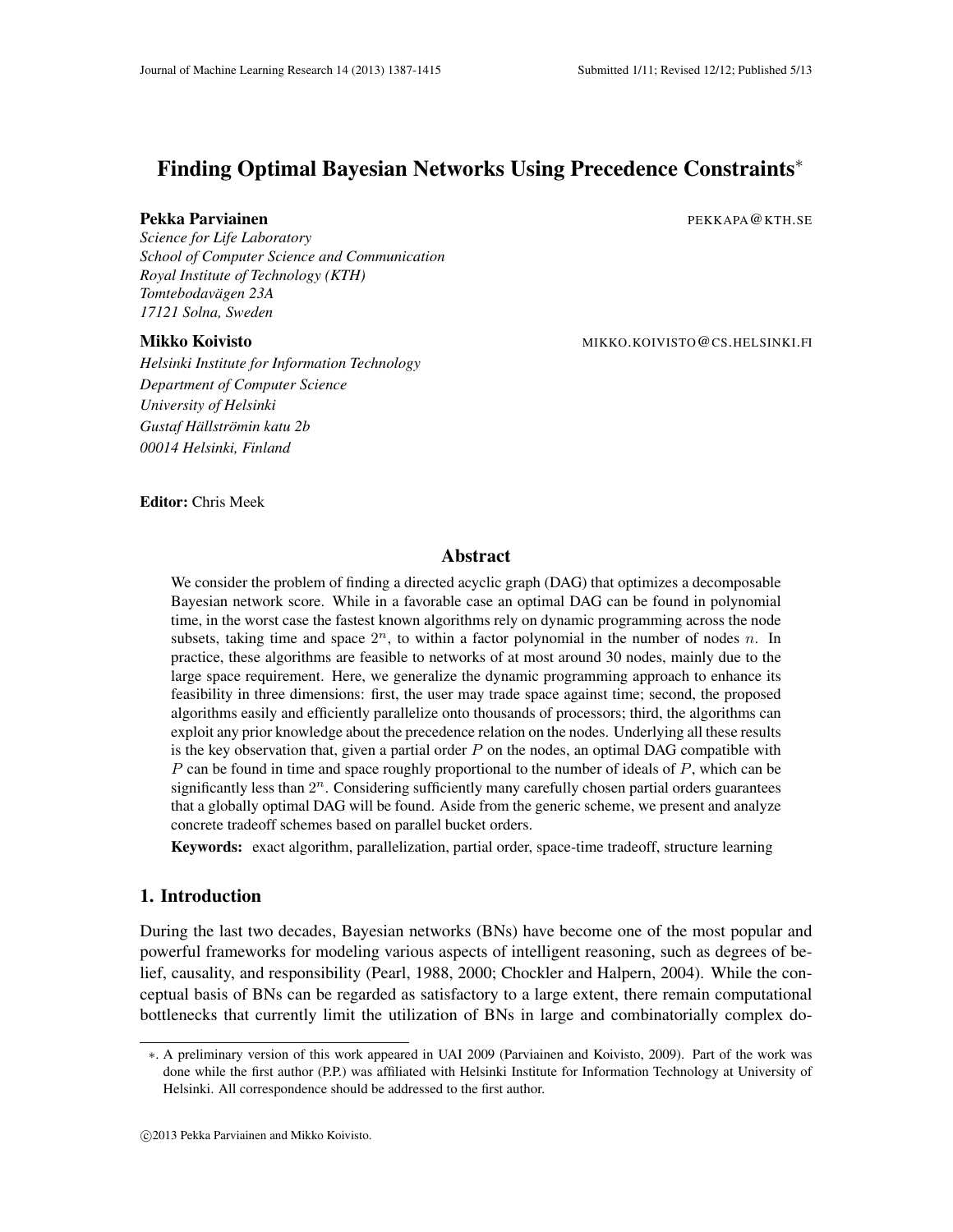#### PARVIAINEN AND KOIVISTO

mains. Underlying many of these bottlenecks is the graphical structure of the model, a *directed acyclic graph* (DAG). In particular, when one is supposed to learn a BN from data (Verma and Pearl, 1990; Spirtes and Glymour, 1991; Cooper and Herskovits, 1992; Heckerman et al., 1995), in principle, one has to exhaust the space of all possible DAGs, which can be enormous and does not easily factorize due to the acyclicity constraint. Indeed, when formalized in a natural manner, the problem is known to be NP-hard (Chickering, 1996; Chickering et al., 2004). Consequently, much of the machine learning research on BNs has focused on tractable special cases or other restrictive assumptions and, of course, on various heuristics.

However, the continued increase in computational resources and the advances in algorithmic techniques have recently turned many researchers' attention to exact means for learning BNs from data. Common to such endeavors is that the problem is cast as optimization (or sometimes as integration) of a scoring function that assigns each possible DAG a real number reflecting how well the DAG fits the given data. Furthermore, it is assumed that the scoring function decomposes into a sum of local terms, each local term depending on a child node and its parent nodes. For this optimization problem, techniques similar to the classic dynamic programming (DP) treatment of the traveling salesman problem (Bellman, 1962; Held and Karp, 1962) have yielded exponentialtime algorithms that solve instances of up to around 30 nodes with feasible worst-case runtime guarantees (Ott and Miyano, 2003; Koivisto and Sood, 2004; Silander and Myllymaki, 2006; Singh ¨ and Moore, 2005). Note that, while heuristic search algorithms may *often* find an optimal DAG in instances of this size, that certainly does not happen *always* and there is usually no practical way to verify or falsify a claim of optimality. Exact algorithms completely avoid that major uncertainty concerning the quality of the algorithm's output.<sup>1</sup> Besides, they provide tools for the design and analysis of heuristic methods that better scale up to larger instances. There are obvious interests in extending the scope of exact algorithms.

The existing DP algorithms suffer from two major shortcomings: they have huge memory requirements and they do not parallelize efficiently. For example, a streamlined implementation of the DP algorithm, by Silander and Myllymäki (2006), is able to handle 29 nodes in around 10 hours, but, needing almost 100 gigabytes of hard disk aside a main memory of a few gigabytes. As such, the algorithm cannot handle larger instances. However, supposing the memory requirement was not an issue and that the algorithm could be run in parallel on thousands of processors, much larger instances could be solved. For example, a 40-node instance would take just about the same 10 hours if given  $2^{11} = 2048$  processors, or about a week if given one hundred processors. Unfortunately, it is notoriously difficult to save space in related DP algorithms without an increase in the running time (Bellman, 1962; Bodlaender et al., 2006, 2012). Thus, a plausible goal is to trade as little time as possible for a fair amount of space and parallelization capacity.

In this article, we introduce new algorithmic schemes that address the issues of memory requirement and parallelization of the DP algorithms for the BN learning problem. Our contributions stem from the following observation: Suppose we know a priori some *precedence constraints* that an optimal DAG we are searching for must obey; that is, if node *u* is constrained to precede node

<sup>1.</sup> The reader may wonder whether the search for an optimal DAG is important at all. Might not noise in the data, limitations of the score function, etc., dampen any advantage of the optimality procedure over, say, heuristic local search? Yes, they might. When that is the case, the research, indeed, ought to focus on removing the corresponding bottlenecks, that is, improve data quality, the model, etc., which is a matter of more practical case-by-case studies. But we also believe there is room for research in settings where "optimal" is truly more desirable than "arbitrary", and research on BNs is not an exception.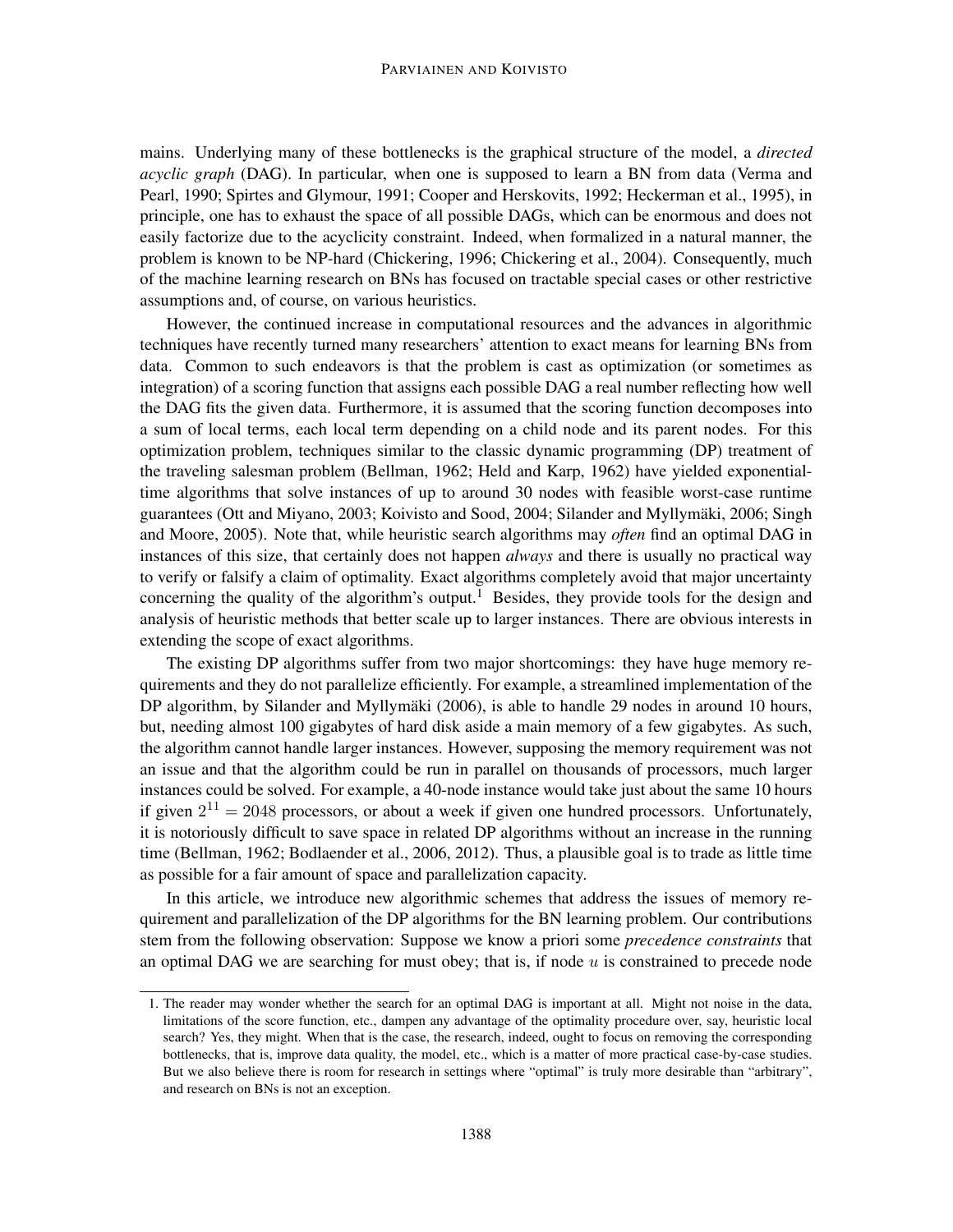$v$ , then the DAG must not contain a directed path from  $v$  to  $u$ . In an extreme case, the precedence constraints specify a linear order on the nodes, and more generally, the constraints specify a partial order. The key observation is that the DP algorithms can be extended to exploit the precedence constraints to save both time and space. Specifically, the time and space requirements can be made to grow roughly linearly in the number of node subsets that are closed under taking predecessors, called *ideals* (or downsets) of the partial order. As the number of ideals can be much smaller than the number of all node subsets, depending on the width of the partial order, there is potential for a significant improvement over the existing DP algorithms, which are ignorant of precedence constraints. To realize this potential, we need to consider partial orders that have only few ideals. The second part of our observation addresses this requirement: Instead of assuming a single given partial order, we may consider multiple partial orders that together cover all possible DAGs, that is, every DAG is compatible with at least one of the partial orders. Each partial order amounts to a subproblem that can be solved independently of the others, until only finally the best of the solutions to the subproblems is returned. Because of the independence of the subproblems, the computations can be run in parallel on as many processors as there are partial orders. We are left with the freedom to choose either many partial orders, each with only few ideals (the extreme is to consider all linear orders), or just a few partial orders, each with many ideals, or something in between. This freedom allows us to trade time for space and parallelization in a smooth fashion, to adapt to the available resources.

We begin the remainder of this article in Section 2 by formulating the optimization problem in question more carefully and by reviewing the basic DP algorithm. Section 3 illustrates the problem setting by describing a simple scheme, called the *two-bucket scheme*, that enables trading time for space and parallelization. While that scheme is *per se* rather inefficient, it serves as a base for the developments that follow in later sections. Specifically, Section 4 combines the two-bucket scheme with divide and conquer to get efficient tradeoff in the small-space regime. While the resulting algorithms are, admittedly, of merely theoretical interest, they connect to and extend what is known about the polynomial-space solvability of related classic problems, such as the traveling salesman problem (Savitch, 1970; Gurevich and Shelah, 1987; Björklund and Husfeldt, 2008; Bodlaender et al., 2006, 2012). Section 5, on the other hand, generalizes the two-bucket scheme into a generic partial order approach, constituting the main conceptual and technical contribution of this work. The generic approach being quite abstract, its more concrete implications are derived in Section 6 for a particular class of partial orders, namely (parallel compositions of) bucket orders. Some of the combinatorial analyses concerning bucket orders build on our on-going work on related permutation problems—some results have been published in a preliminary form in a conference proceedings (Koivisto and Parviainen, 2010) that we will cite in Section 6. Finally, in Section 7, we summarize our main findings and discuss how they advance the state of the art in learning BNs from data.

After the publication of a preliminary version of this work (Parviainen and Koivisto, 2009), several notable related results have been announced by other groups. Branch-and-bound methods exploiting local constraints are proposed by de Campos et al. (2009, 2011) and Etminani et al. (2010). Jaakkola et al. (2010) and Cussens (2011) have developed integer linear programming techniques and achieved rather encouraging empirical results. Malone et al. (2011) and Yuan et al. (2011) propose tighter implementations of the DP algorithm, yielding moderate savings in memory and time usage. Finally, Tamada et al. (2011) present a parallelization scheme with somewhat involved communication routines. We discuss the merits and limitations of these methods and their relation to our work more thoroughly in Section 7.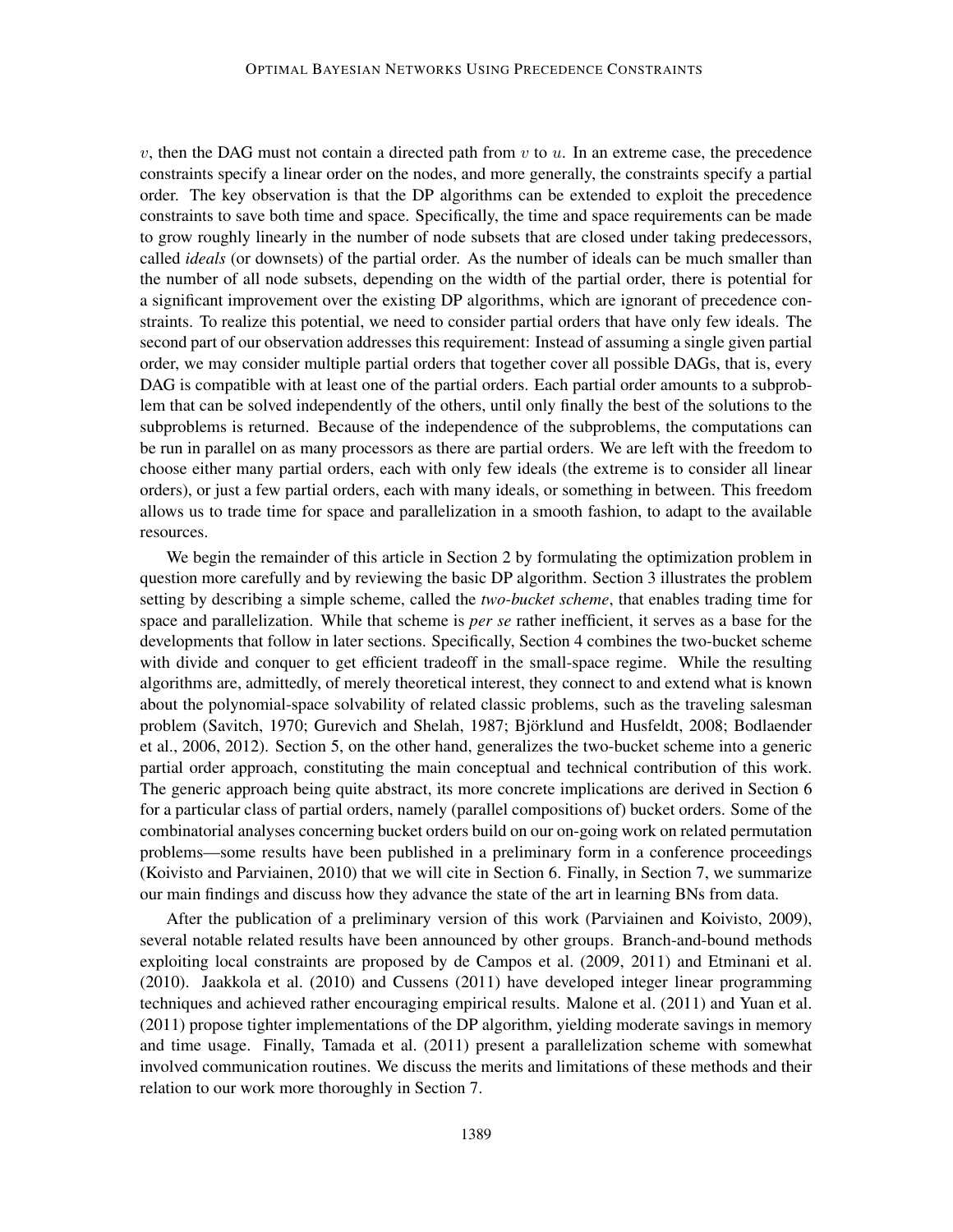## 2. Preliminaries

This section presents the basic terminology and formulations needed in later sections. In particular, we formalize the computational problem of finding an optimal Bayesian network, accompanied with some remarks concerning the representation of the input. Then we review a dynamic programming algorithm that sets the technical and conceptual baseline for the developments in Sections 3–6.

## 2.1 The Optimal Bayesian Network Problem

A Bayesian network is a multivariate probability distribution that obeys a structural representation in terms of a directed acyclic graph (DAG) and a corresponding collection of univariate conditional probability distributions. For our purposes, it is crucial to treat the DAG, that is, the *network structure*, explicitly, whereas the conditional probabilities will enter our formalism only implicitly. Formally, a DAG is a pair  $(N, A)$ , where *N* is the *node set* and  $A \subseteq N \times N$  is the *arc set*. A node *u* is said to be a *parent* of a node *v* if the arc *uv* is in *A*. The *parent set* of a node *v* consists of the parents of *v* and is denoted by  $A_v$ . When there is no ambiguity about the node set we identify the DAG with its arc set. We denote the cardinality of *N* by *n*. The *number of parents* or *indegree* of node *v* in *A* is simply  $|A_v|$ . A node that is not a parent of any node is called a *sink* of the DAG.

We formulate the task of learning a Bayesian network from data as a generic optimization problem over DAGs on a given node set *N*. Specifically, we assume that each DAG *A* is associated with a real number  $f(A)$  that specifies how well the Bayesian networks with structure A fit the given data. In particular, the *scoring function f* can take any of the various forms derived under different paradigms for statistical inference, chiefly, the Bayesian, the maximum-likelihood, and the minimum description length paradigms. For examples of concrete scoring functions and their justifications, see, for instance, de Campos's (2006) review and the next paragraph. The optimization problem becomes algorithmically interesting when the function *f* has some structure. To this end, we make the usual assumption that the scoring function is *decomposable*, that is, for each node *v* there exist a *local scoring function f<sup>v</sup>* such that

$$
f(A) = \sum_{v \in N} f_v(A_v),
$$

for all DAGs *A* on *N*; each  $f_v$  is a function from the subsets of  $N \setminus \{v\}$  to real numbers. We call  $f(A)$  and  $f_v(A_v)$  the *score* of *A* and the *(local) score* of  $A_v$ , respectively.

Example 1 (the Bayesian Dirichlet (BD) score) Heckerman et al. (1995) define the *Bayesian Dirichlet (BD) metric* as the joint probability distribution over the DAG and the data:

$$
p(A) \prod_{v \in N} \prod_{x=1}^{q_v} \frac{\Gamma(m'_{ux})}{\Gamma(m'_{ux} + m_{ux})} \prod_{y=1}^{r_v} \frac{\Gamma(m'_{uxy} + m_{uxy})}{\Gamma(m'_{uxy})},
$$

where  $p(A)$  is the prior of the structure A,  $r_v$  is the number of possible values of node  $v$  and  $q_v$  the number of possible value configurations of the parents of *v* in *A*. Furthermore,  $m_{uxv}$  is the number of data records in which *u* has value *x* and the parents of *u* in *A* have value configuration *y*. Here we assume some arbitrary but fixed labeling of the values and value configurations by numbers 1, 2, 3, .... The numbers  $m'_{uxy}$  are nonnegative reals specified by the modeler, and  $m'_{ux}$  and  $m'_{ux}$  are obtained by taking the sum of the  $m_{uxy}$  and  $m'_{uxy}$ , respectively, over the range of *y*. The gamma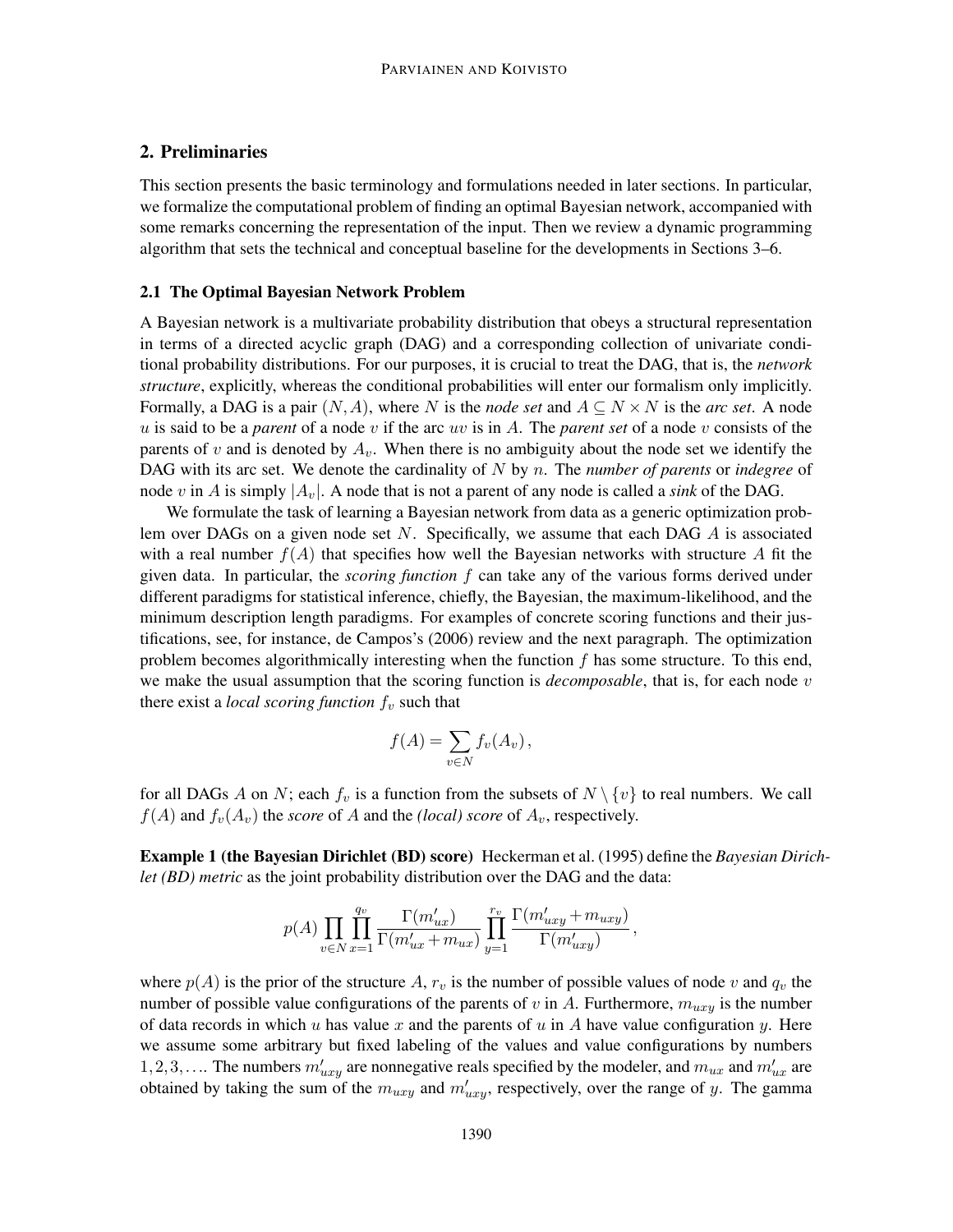function  $\Gamma$  appears in the expression as Dirichlet priors on the local conditional distributions are marginalized out.

The *BD score* is obtained by taking a logarithm of the BD metric. Whether the BD score is decomposable or not depends on the choice of the prior *p*(*A*). Often the prior is assigned such that it factorizes into a product  $\prod_v \rho_v(A_v)$ , with, for instance  $\rho_v(A_v) = c\kappa^{|A_v|}$  for some constants *c* and  $\kappa$  independent of  $A_v$  but possibly dependent on *v* (Heckerman et al., 1995). With such a prior, the BD score is easily seen to yield a decomposable scoring function.

Definition 1 (the OBN problem) Given a decomposable scoring function *f* as input, the *optimal Bayesian network* problem is to output a DAG *A* that maximizes *f*(*A*).

Concerning the representation of the problem input, some remarks are in order. First, while the notion of decomposability concerns the mere existence of local scoring functions, we naturally assume that the functions  $f_v$  are given explicitly as input. In practice, the values  $f_v(A_v)$  are computed for every relevant  $A_v$  based on the data and the chosen scoring function. Second, we allow  $f_v(A_v)$ to take the value  $-\infty$  to indicate that  $A_v$  cannot be the parent set of *v*. In fact, we assume that a collection of *potential parent sets*, denoted as  $\mathcal{F}_v$ , is given as input, with the understanding that outside that collection the values are  $-\infty$ . Third, we remark that the size of  $\mathcal{F}_v$  may often be much less than the theoretical maximum  $2^{n-1}$ , due to several potential reasons:

- (a) The *maximum number of parents* is set to *k*, a parameter specified by the modeler.
- (b) The parents are assumed to be contained in a predetermined (small) *set of candidates*.
- (c) One can safely *ignore a parent set that has a subset with a better score* (observed by computing the score or by analytical bounds specific to the scoring function).

We note that (a) and (b) are often assumed by the modeller but do not hold in general, and are not assumed in the sequel, whereas (c) always holds. Common to (a) and (b) is that they yield a *downward closed* collection of parent sets, that is, a collection that is closed with respect to set inclusion. While the same does not hold for (c), it is plausible to expect that the pruned collection is not much smaller than the *downward closure* of the collection, obtained by taking all members of the collection and their subsets: In theory, the *downward closure* can be larger than the pruned collection by a factor of about  $2^k$ , where  $k$  is the size of the largest parent set; for a small constant  $k$ , this factor is not large. In practice, however, we have observed significantly smaller factors, typically not exceeding 2.<sup>2</sup> Motivated by this proximity, we for technical ease take the downward closure of the pruned collection as the collection  $\mathcal{F}_v$ . For the state of the art in pruning parent sets we refer to the results of de Campos and Ji (2011).

These issues become relevant when it comes to representing the input in a data structure that takes relatively little space but enables fast fetching of local scores. If only (a) and (b) hold, then a

<sup>2.</sup> We have examined the pruned parent set collections of 52 data sets made available by James Cussens at www.cs. york.ac.uk/aig/sw/gobnilp/data/. In 21 of the data sets, the maximum number of parents was set to 3, and in the rest it was set to 2. We found that the factor—defined as the size of the downward closure of the pruned collection divided by the size of the pruned collection—varied (over the data sets and nodes) from 1*.*0 to 4*.*2. The median value over the nodes varied (over the data sets) from 1*.*0 to 1*.*8. The maximum over the nodes varied from 1*.*0 to 4*.*2 and was below 2*.*7 for all but one data set; the value 4*.*2 was due to having 5 members in the pruned collection while 21 members in the closure. This suggests that larger factors occur only when the closure is small, in which case the size of the closure is not a bottleneck in the computations.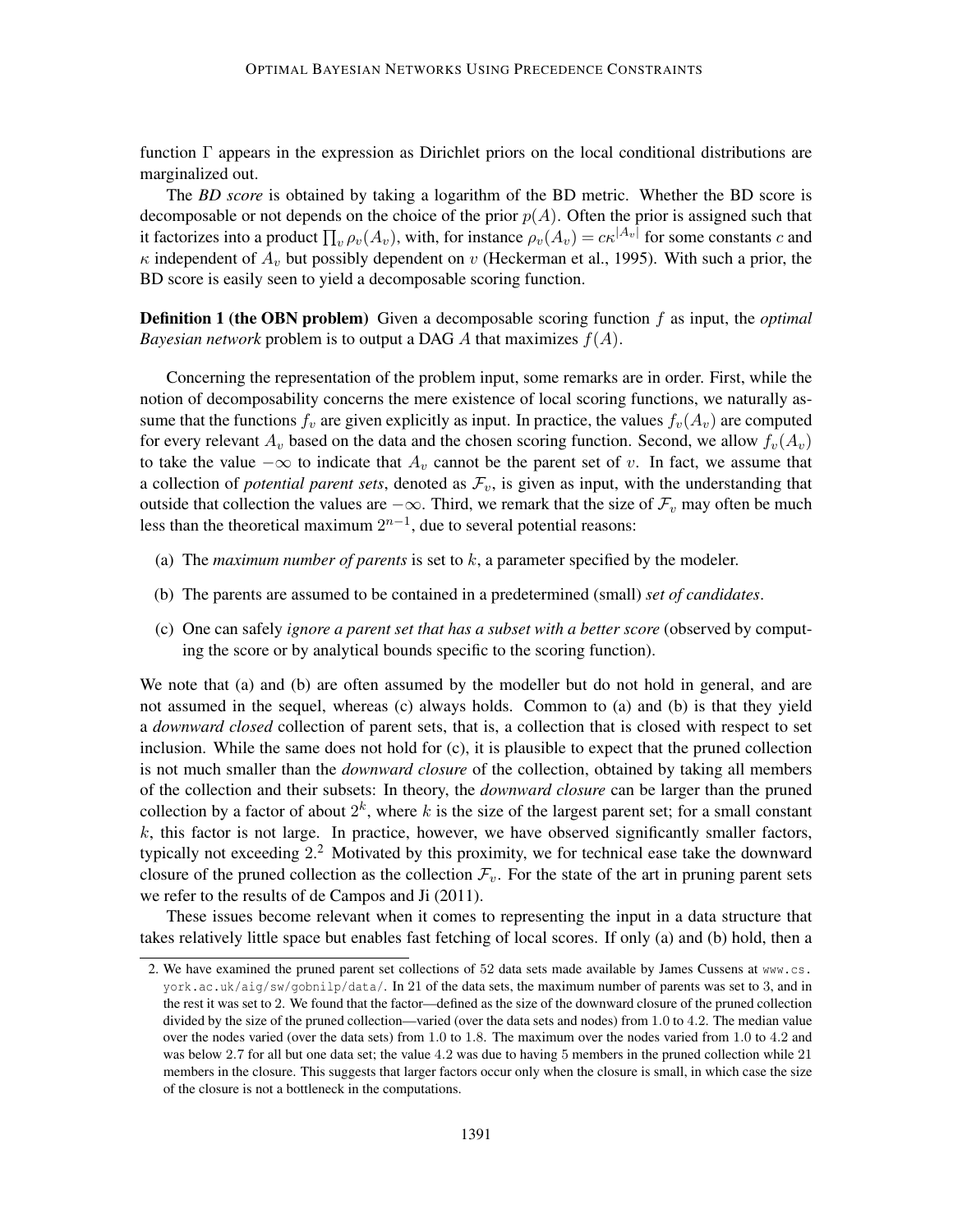simple array representation would suffice, because the regularity enables efficient indexing. However, to allow for general downward-closed collections we will work with the following *augmented representation*. We assume that each  $f_v$  is provided as an array of tuples  $(Z, f_v(Z), U)$ , where *Z* ∈  $\mathcal{F}_v$  and *U* consists of the nodes *u* outside *Z* satisfying  $Z \cup \{u\} \in \mathcal{F}_v$ . We further assume that the array is ordered lexicographically by *Z* (with respect to an arbitrary but fixed ordering of the nodes). This representation is motivated by the following observation concerning set interval queries, which we will need in Section 5.2.

The *interval* from set *X* to set *Y*, denoted as  $[X, Y]$ , is the collection  $\{Z : X \subseteq Z \subseteq Y\}$ .

**Proposition 2 (interval queries)** *Given a downward closed collection*  $\mathcal{F}_v$  *in the augmented representation and sets*  $X, Y \subseteq N \setminus \{v\}$ , the scores  $f_v(Z)$  for all  $Z \in \mathcal{F}_v$  in the interval  $[X, Y]$  can be *listed in O*(*n*) *time per score.*

**Proof** First, search for the tuple  $(X, f_v(X), U)$ . If no tuple is found, then stop and list no sets this is correct, because a downward closed collection intersects the interval  $[X, Y]$  only if X belongs to the collection. Otherwise let  $Z = X$ , list  $f_v(Z)$ , and proceed recursively to the tuples of  $Z' = Z \cup \{u\}$  for each  $u \in U$  that belongs to  $Y \setminus Z$  and succeeds the maximum node in  $Z \setminus X$ . Clearly, the algorithm visits all the desired tuples exactly once. For each visited tuple, locating it takes  $O(\log |\mathcal{F}_v|)$ ) time using binary search, and traversing through the nodes in *U* takes  $O(n)$  time. Since  $\log |\mathcal{F}_v| = O(n)$ , the claimed time bound follows.

It is worth noting that the simple array representation, for cases (a) and (b), is more efficient. Compared to the augmented representation, it takes less space and enables faster interval queries, both by a factor linear in *n*. We leave the verification of this to the reader.

As suggested by the above discussion, we gauge the time and space requirements of an algorithm by the number of basic operations it executes and the maximum storage size it needs at any point of its execution, respectively. More specifically, by basic operations we refer not only to addition and comparison of real numbers but also to indexing arrays by nodes or node subsets. The storage size is assumed to be constant for real numbers and individual nodes.

#### 2.2 Dynamic Programming

The OBN problem can be solved by dynamic programming across the node subsets (Ott and Miyano, 2003; Koivisto and Sood, 2004; Silander and Myllymaki, 2006; Singh and Moore, 2005). The idea ¨ of the algorithm can be described in terms of node orderings, as follows. Suppose  $\tilde{A}$  is an optimal DAG, that is, it maximizes the scoring function  $f$ . Because  $\overline{A}$  is acyclic, there is at least one topological ordering of the nodes that is compatible with  $\hat{A}$ , that is, if  $uv$  is an arc in  $\hat{A}$ , then *u* precedes *v* in the topological ordering. We will call any such ordering an *optimal linear order* on the nodes. Now, vice versa, if an optimal linear order is given, finding an optimal DAG is relatively simple: for each node *v*, independently, find a best-score parent set<sup>3</sup> among its predecessors in  $O(|\mathcal{F}_v|)$  time. Now, when such an optimal linear order is not given, we basically need to consider all possible linear orders on the nodes. The key observation is that two linear orders imply the same best-score

<sup>3.</sup> Finding a best-score parent set is computationally hard for the usual local scoring functions, assuming the scoring function is not given by an explicit array of numbers but by an implicit expression, like the one in Example 1, that is efficient to evaluate for a given data set (Koivisto, 2006). In the worst case, there is little hope for doing better than examining all possible sets up to size logarithmic in the number of data points.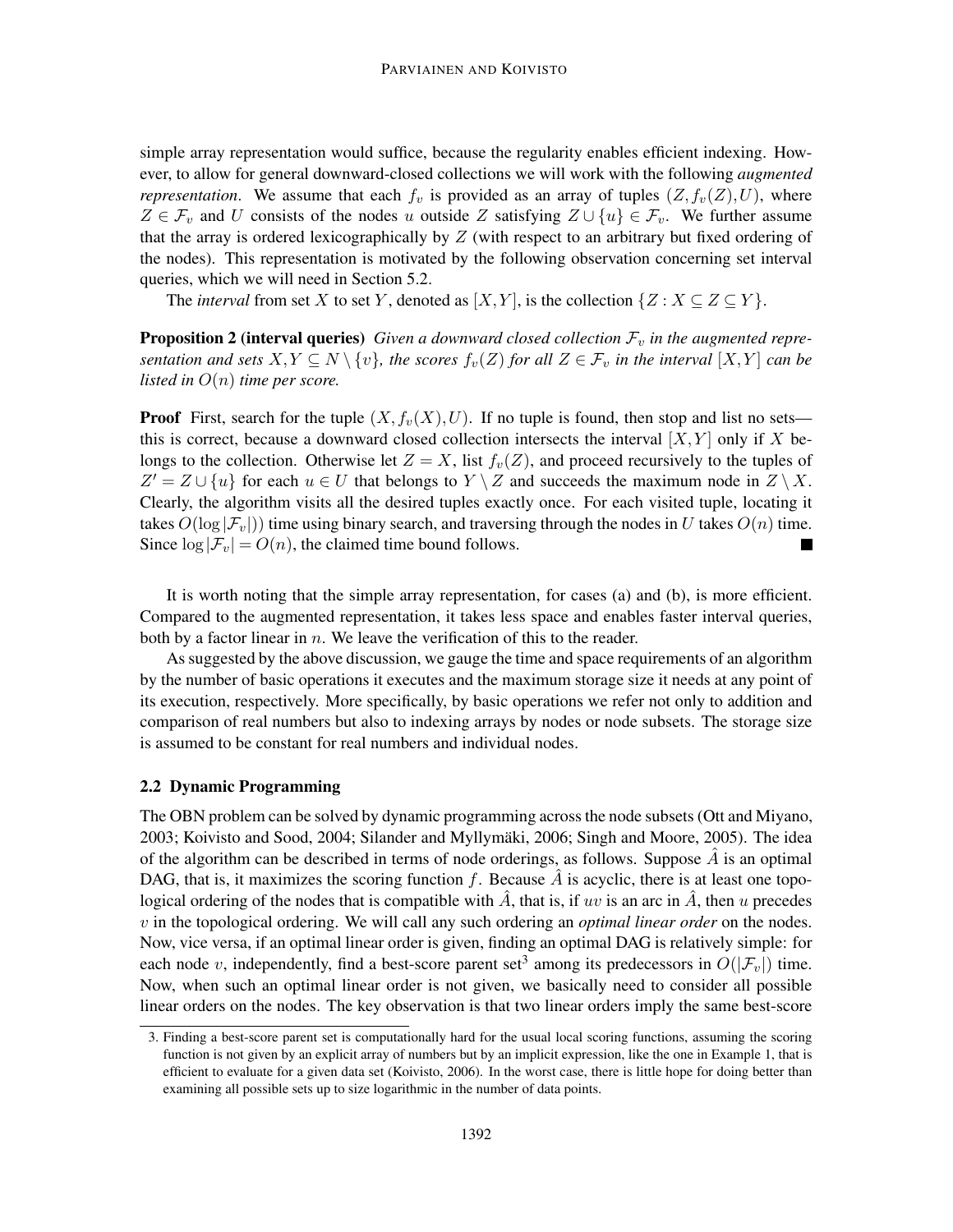for node *v* whenever the set of predecessors of *v* are the same in the orders. Thus the algorithm only needs to tabulate the best cumulated scores for the node subsets. In the following paragraphs we present a dynamic programming algorithm that proceeds in two phases. We omit a rigorous proof of correctness. See Section 5 for a proof concerning a generalization of the algorithm.

In the *first phase*, the algorithm computes the best-score for each node *v* and set of predecessors *Y* ⊂ *N* \ {*v*}, defined as

$$
\hat{f}_v(Y) = \max_{X \subseteq Y} f_v(X).
$$

The direct computation of  $\hat{f}_v(Y)$  for any fixed *v* and *Y* requires  $2^{|Y|}$  basic operations. Thus, the total number of basic operations scales as  $n \sum_{i=0}^{n-1} {n-1 \choose i} 2^i = n3^{n-1}$ . However, this can be significantly lowered by the following observation.

**Lemma 3 (Ott and Miyano 2003)** *If*  $v \in N$  *and*  $Y \subseteq N \setminus \{v\}$ *, then* 

$$
\hat{f}_v(Y) = \max \left\{ f_v(Y), \max_{u \in Y} \hat{f}_v(Y \setminus \{u\}) \right\}.
$$

This recurrence allows us to proceed levelwise, that is, in increasing cardinality of *Y* . If the values  $\hat{f}_v(X)$  have already been computed for all  $X \subset Y$  and stored in an array, computing  $\hat{f}_v(Y)$  takes no more than *n* comparisons. Recall we assume that indexing by subsets takes only constant time. Thus, the values  $\hat{f}_v(Y)$  for all *v* and *Y* can be computed in  $O(n^22^n)$  time. We discuss the space requirement later.

In the *second phase*, the algorithm goes through all node subsets  $Y \subseteq N$ , tabulating the maximum score over all DAGs on *Y*, denoted as  $g(Y)$ . In particular,  $g(N)$  is the maximum score over all DAGs on *N*. One easily finds the recurrence

$$
g(Y) = \max_{v \in Y} \left\{ g(Y \setminus \{v\}) + \hat{f}_v(Y \setminus \{v\}) \right\},\tag{1}
$$

with  $g(\emptyset) = 0$ . In other words,  $g(Y \setminus \{v\}) + \hat{f}_v(Y \setminus \{v\})$  is the maximum score over all DAGs on *Y* such that *v* is the "last node", that is, the parents of *v* are selected from  $Y \setminus \{v\}$ . Given the values  $\hat{f}_v(Y)$  computed in the first phase, the values  $g(Y)$  can be computed in  $O(n2^n)$  basic operations. So the time requirement of the whole algorithm is  $O(n^22^n)$ .

Like the time requirement, also the space requirement is dominated by the first phase, the management of the values  $\hat{f}_v(Y)$ . If all intermediate results are kept in memory, the space requirement is  $O(n2^n)$ . However, this can be reduced to  $O(\sqrt{n}2^n)$  by merging the two phases of the algorithm (Bellman, 1962; Ott and Miyano, 2003; Malone et al., 2011): Note that the computation of both  $g(Y)$  and  $f<sub>v</sub>(Y)$  requires information only about the sets of size  $|Y|-1$ . Therefore, we can proceed levelwise and compute both phases for one level at a time. Thereby, at any level *ℓ* we need to keep in memory the values  $g(Y)$  and  $\hat{f}_v(Y)$  only for  $O((\binom{n}{\ell} + \binom{n}{\ell-1})$  sets *Y* of size  $\ell$  and  $\ell-1$ . Hence the space requirement is  $O(nbinom{n}{\lceil n/2 \rceil}).$ 

Once the optimal score has been computed, an optimal DAG can be constructed with negligible time and space overheads by back tracing, as follows. Starting with  $Y = N$ , first a node  $v \in Y$  such that  $g(Y) = g(Y \setminus \{v\}) + f_v(Y \setminus \{v\})$  can be found in  $O(n)$  time, since the required values of *g* and  $f_v$  have already been computed and are available. An optimal parent set for  $v$  can then be found by brute-force in  $O(|\mathcal{F}_v|)$  time. If the values of *g* and  $\hat{f}_v$  are kept in memory for all node subsets,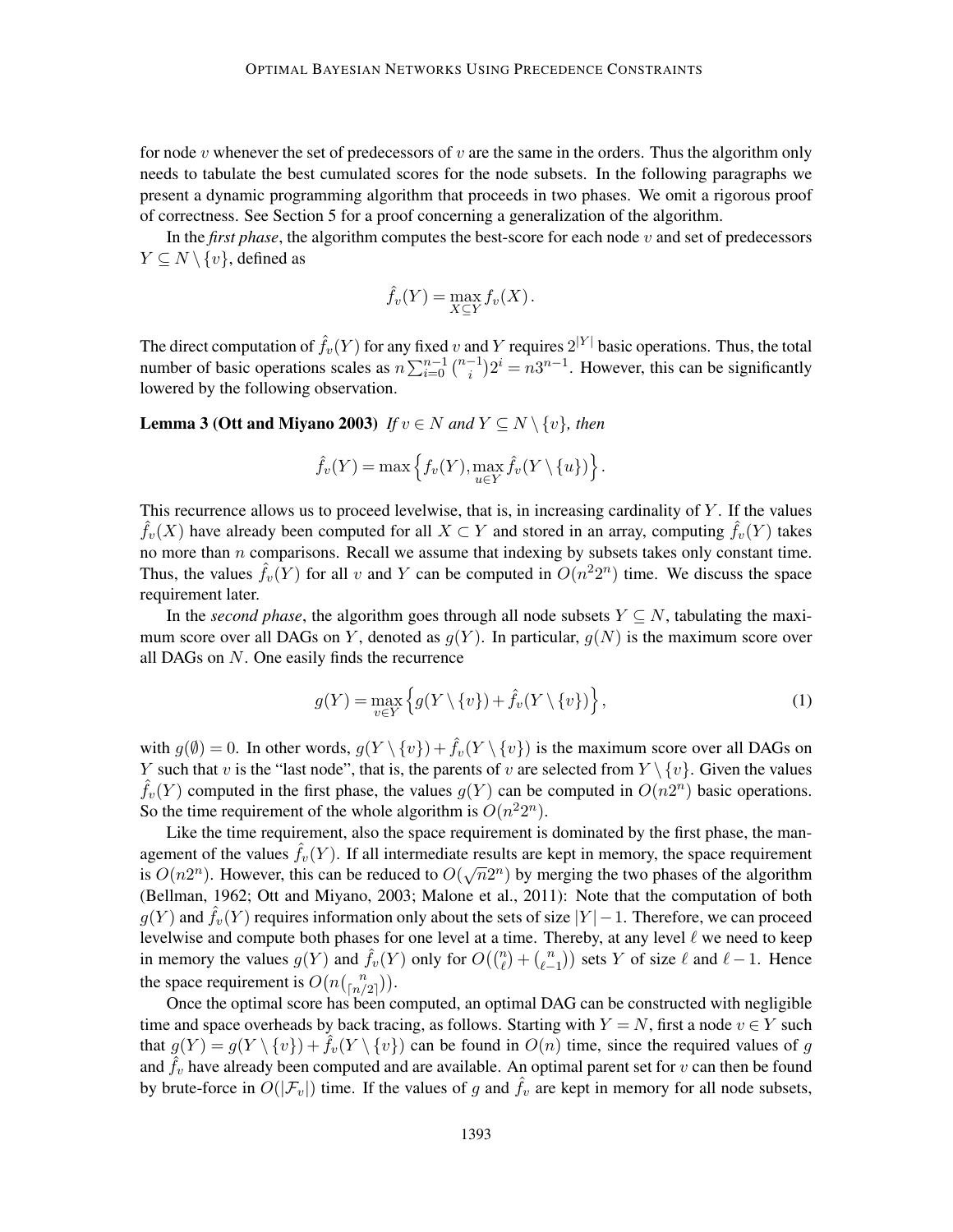then this step can be just repeated *n* times. Otherwise, if the values of *g* and  $\hat{f}_v$  are kept in memory only for the node subsets at the last two levels, one can resolve the entire problem on the smaller node subset  $Y \setminus \{v\}$  to recompute the needed values of *g* and  $f_v$ . While this is repeated *n* times, the overall running time becomes not more than roughly two-fold, since the smaller instances are solved exponentially faster.

## 3. Two-Bucket Scheme

In this section we present a simple scheme for solving the OBN problem with less space, albeit more slowly. The idea is to guess the set of, say, *s* first nodes of an optimal linear order and then solve separately the independent subproblems on those  $s$  first nodes and on the last  $n - s$  nodes. More formally and in terms of DAGs, the key observation is the following: Let  $\ddot{A}$  be an optimal DAG on the node set N. Fix an integer *s* with  $n/2 \le s \le n$ . Since *A* is acyclic, there exists a partition of N into two sets  $N_0$  and  $N_1$  of size *s* and  $n-s$ , respectively, such that every arc between  $N_0$  and  $N_1$ in *A* is directed from  $N_0$  to  $N_1$ . In other words, the parents of any node in  $N_0$  are from  $N_0$ , while a node in  $N_1$  may have parents from both  $N_0$  and  $N_1$ . Thus, one can find  $\ddot{A}$ —strictly speaking, the associated optimal score  $f(A)$ —by trying out all possible ordered partitions  $(N_0, N_1)$  of N, with  $|N_0| = s$  and  $|N_1| = n - s$ , and solving the recurrences

$$
g_0(Y) = \max_{v \in Y} \left\{ g_0(Y \setminus \{v\}) + \hat{f}_v(Y \setminus \{v\}) \right\},\tag{2}
$$

for  $\emptyset \subset Y \subseteq N_0$  with  $g_0(\emptyset) = 0$ , and

$$
g_1(Y) = \max_{v \in Y} \left\{ g_1(Y \setminus \{v\}) + \hat{f}_v(N_0 \cup Y \setminus \{v\}) \right\},\tag{3}
$$

for  $\emptyset \subset Y \subseteq N_1$  with  $g_1(\emptyset) = 0$ . The score of  $\hat{A}$  is obtained as the maximum of  $g_0(N_0) + g_1(N_1)$ over all the said partitions  $(N_0, N_1)$ .

We notice that the two subproblems are independent of each other given the partition  $(N_0, N_1)$ , and thus they can be solved separately. Applying the algorithm of the previous section, the computation of  $g_0$  takes  $O(2<sup>s</sup>n<sup>2</sup>)$  time and  $O(2<sup>s</sup>n)$  space.

Computing  $g_1$  can be more expensive, since evaluating the term  $\hat{f}_v(N_0 \cup Y \setminus \{v\})$  requires considering all possible subsets of  $N_0$  as parents of *v*, in addition to a subset of  $Y \setminus \{v\}$ . To this end, at each  $X_1 \subseteq N_1 \setminus \{v\}$  define

$$
f'_{v}(X_{1}) = \max \{ f_{v}(X) : X \cap N_{1} = X_{1}, X \in \mathcal{F}_{v} \}
$$

and

$$
\hat{f}'_v(Y_1) = \max_{X_1 \subseteq Y_1} f'_v(X_1).
$$

Observe that computing  $f'_v(X_1)$  for all  $X_1$  takes  $O((F+2^{n-s})n)$  time in total, where *F* is the size of  $\mathcal{F}_v$ . Now, because  $\hat{f}_v(N_0 \cup Y_1) = \hat{f}'_v(Y_1)$ , the algorithm of the previous section again applies to compute  $g_1$ , running in  $O((F + 2^{n-s})n^2 + 2^{n-s}n^2)$  time and  $O(2^{n-s}n)$  space in total. Since there are  $\binom{n}{s}$  possible partitions  $(N_0, N_1)$ , we have the following:

**Proposition 4** OBN can be solved in  $O((\binom{n}{s}(2^s + F)n^2)$  time and  $O((2^s + F)n)$  space for any  $s = n, n-1, \ldots, n/2$ , assuming each node has at most F potential parent sets.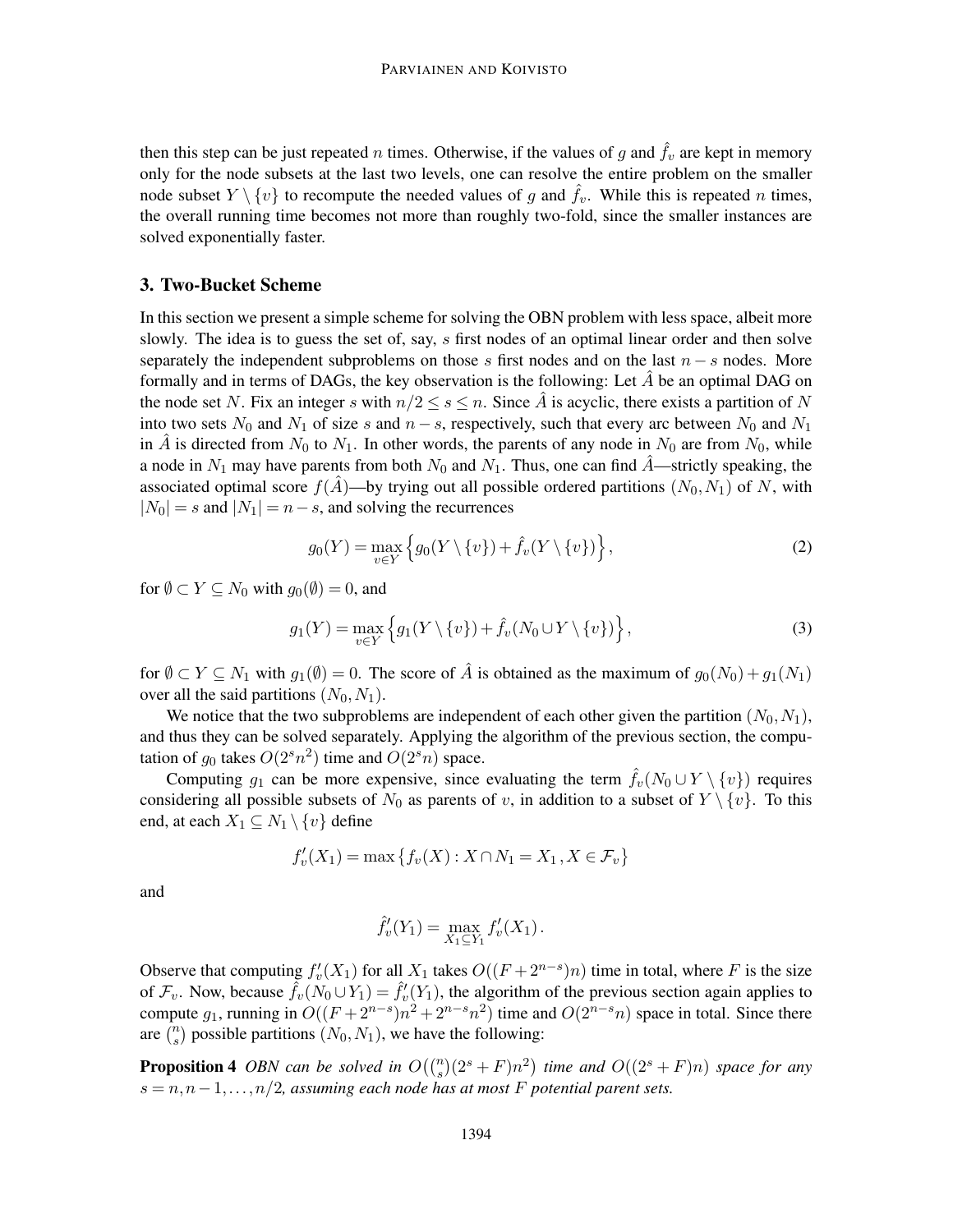When *F* is  $O(2^s)$  we can derive simpler asymptotic bounds. For instance, putting  $s = 4/5n$ yields *O*(2*.*872*<sup>n</sup>* ) time and *O*(1*.*742*<sup>n</sup>* ) space. In general, this approach yields a smooth time-space tradeoff for space bounds between  $O(2^{n/2}n)$  and  $O(2^n n)$  (see Figure 4 in Section 7). However, within this space complexity range a more efficient scheme exists, as we will show in Section 6. Furthermore, with space less than  $O(2^{n/2}n)$  the above scheme is not applicable.

### 4. Divide and Conquer Scheme

The partitioning idea from the previous section can be applied recursively, as described next. To solve the subproblems, namely computing  $g_0(N_0)$  and  $g_1(N_1)$  via the recurrences (2–3), with less space, we apply the partitioning technique again. The problem of computing  $q_0(N_0)$  is of the same form as the original problem, and can thus be treated in a straightforward manner. The computation of  $g_1(N_1)$  is only little more involved. Like before, for any fixed integer *s* satisfying  $0 \le s \le |N_1|$ , there exists a partitioning of the node set  $N_1$  into subsets  $N_{10}$  and  $N_{11}$  of size *s* and  $|N_1| - s$ , respectively, such that every arc between  $N_{10}$  and  $N_{11}$  in an optimal DAG  $\hat{A}$  is directed from  $N_{10}$ to  $N_{11}$ . So, one can compute  $g_1(N_1)$  by trying out all possible partitions  $(N_{10}, N_{11})$  of  $N_1$ , with  $|N_{10}| = s$  and  $|N_{11}| = |N_1| - s$ , and solving the recurrences

$$
g_{10}(Y) = \max_{v \in Y} \left\{ g_{10}(Y \setminus \{v\}) + \hat{f}_v((N_0 \cup Y \setminus \{v\}) \right\},\
$$

for  $\emptyset \subset Y \subseteq N_{10}$  with  $g_{10}(\emptyset) = 0$ , and

$$
g_{11}(Y) = \max_{v \in Y} \left\{ g_{11}(Y \setminus \{v\}) + \hat{f}_v(N_0 \cup N_{10} \cup Y \setminus \{v\}) \right\},\
$$

for  $\emptyset \subset Y \subseteq N_{11}$  with  $g_{11}(\emptyset) = 0$ . The score  $g_1(N_1)$  is obtained as the maximum of  $g_{10}(N_{10}) +$  $g_{11}(N_{11})$  over all the said partitions  $(N_{10}, N_{11})$ . In general, one can apply partitioning recursively, say to depth *d*, and then solve the remaining subproblems by dynamic programming.

For an analysis of the time and space requirements, it is convenient to assume a balanced scheme: in every step of the recursion, the node set in question is partitioned into two sets of about equal sizes. For simplicity, assume *n* is a power of 2. Then, at depth  $d \geq 0$  of the recurrence, the node set in each subproblem in question is of size  $s = n/2^d$ . Hence, each subproblem can be solved in time and space within a polynomial factor to 2 *s* , assuming the number of parents per node is polynomial in  $n$ ; more precisely, if each node has at most  $F$  potential parent sets, the routines described in the previous sections take  $O((2^{s}n + F)n)$  time and  $O((2^{s} + F)n)$  space. Because each subproblem of size 2s is divided into  $2\binom{2s}{s}$  $\binom{2s}{s} \leq 2^{2s}$  subproblems of size *s*, the total number of subproblems of size *s* that need to be solved is at most  $2^n 2^{n/2} 2^{n/4} \cdots 2^{2s} = 2^{2n-2s}$ .

**Theorem 5** OBN can be solved in  $O(2^{2n-2s}(2^s + F)n^2)$  time and  $O((2^s + F)n)$  space for any  $s = n, n/2, n/4, \ldots$ , assuming each node has at most F potential parent sets.

Choosing an  $s \ge 0$  such that  $2^s \le F < 2^{s+1}$ , gives a theoretically interesting implication:

**Corollary 6** OBN can be solved in  $O(4^n n^2/F)$  time and  $O(nF)$  space, assuming each node has *at most F potential parent sets.*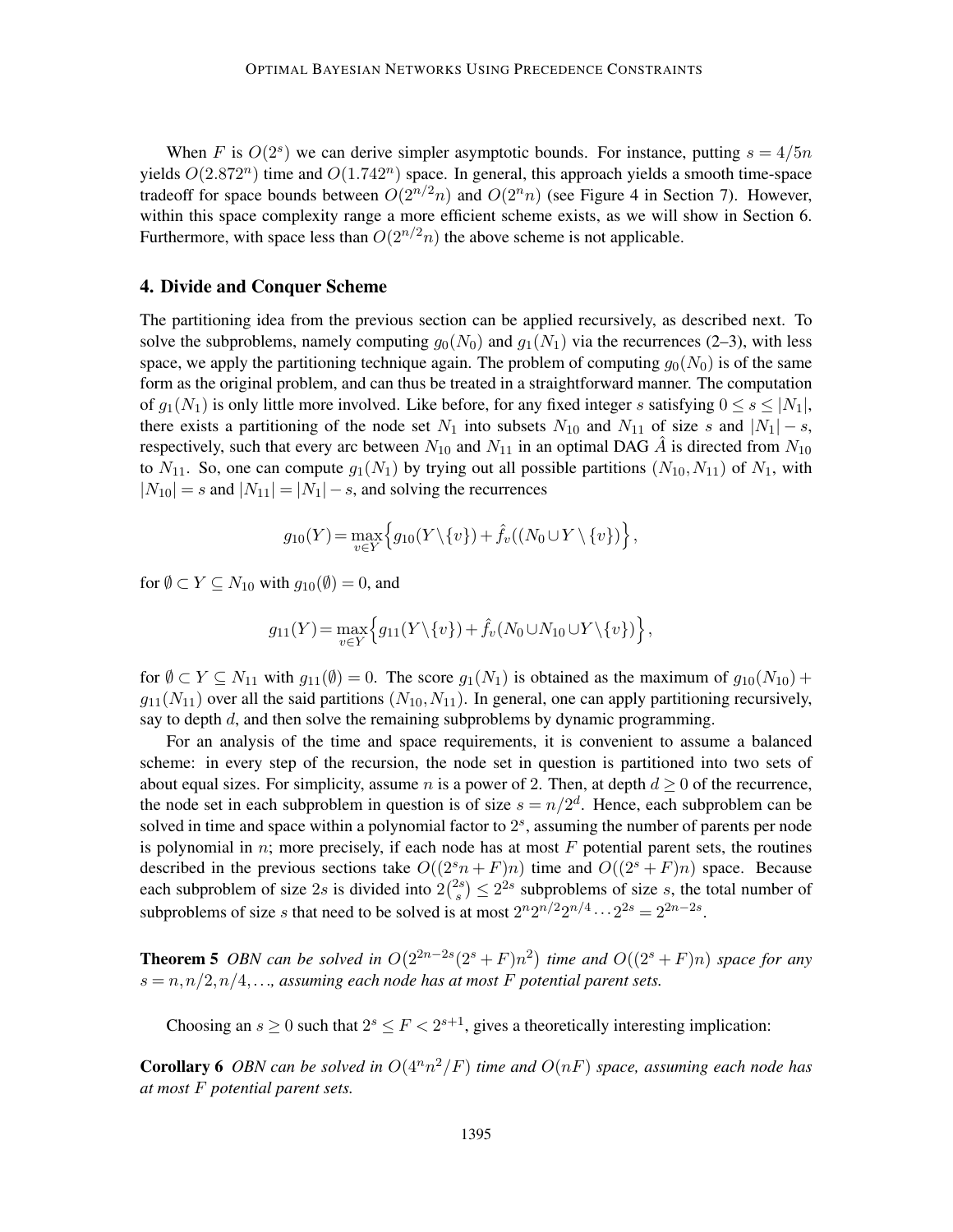In particular, when *F* grows polynomially in *n*, we have a polynomial-space algorithm whose running time scales roughly as 4 *n* . Analogous results are known for a number of related permutation problems, such as the traveling salesman problem, the minimum fill-in problem, the pathwidth problem, the cutwidth problem, the optimal linear arrangement problem, and the feedback arc set problem (Gurevich and Shelah, 1987; Bjorklund and Husfeldt, 2008; Bodlaender et al., 2012). The ¨ divide and conquer technique underlying all these results can be attributed to Savitch (1970).

## 5. The Partial Order Approach

This section generalizes the two-bucket scheme in a different direction than the divide and conquer scheme. Informally speaking, we replace a two-bucket partition by a partial order and, accordingly, the consideration of all fixed-size partitions by the consideration of sufficiently many partial orders so as to "cover" the linear orders.

We begin by introducing the needed concepts. Then the following three subsections generalize the two-phase dynamic programming algorithm. While Sections 5.2 and 5.3 present, respectively, the first and the second phase of the dynamic programming algorithm in a logical order, the treatment of the former is strongly motivated by the latter. The reader may prefer taking a look at the second phase first. We end this section with some remarks about choosing an efficient system of partial orders and about implications to parallel computation.

## 5.1 Partial Order Concepts

The following paragraphs introduce some concepts related to partial orders that will be needed in the remainder of this paper; for a more thorough treatment, an interested reader may refer, for instance, to the book by Davey and Priestley (2003).

Partial orders are binary relations that can be viewed as specializations of DAGs, for they inherit the acyclicity property of DAGs but also require additional properties of reflexivity and transitivity. But partial orders can also be viewed as extensions of DAGs, for the additional properties can be achieved by augmenting a DAG with appropriate arcs. Formally, a *partial order P* on *ground set M* is a subset of  $M \times M$  such that for all  $x, y, z \in M$  it holds that  $xx \in P$  (reflexivity),  $xy \in P$  and  $yx \in P$  implies  $y = x$  (antisymmetry),  $xy \in P$  and  $yz \in P$  implies  $xz \in P$  (transitivity). A partial order *P* is a *linear order* if, in addition, for all  $x, y \in M$  it holds that  $xy \in P$  or  $yx \in P$  (totality). A linear order *Q* is a *linear extension* of a partial order *P* if  $P \subseteq Q$ . If  $xy \in P$  and  $x \neq y$ , we say that *x* is *smaller* than *y* and that *y* is *larger* than *x*; we denote by  $P_y$  the set of all elements that are smaller than *y*. An element *x* is *maximal* if no element is larger than *x*, and *minimal* if no element is smaller than *x*. The *trivial order* on *M* is the "diagonal" partial order  $\{xx : x \in M\}$ . If the ground set consists of a single element, we call the partial order a *singleton order*. Because a partial order *P* determines its ground set *M*, there will usually be no need to refer to the structure (*M,P*) known as a *partially ordered set (poset)*. By writing  $xy \in P$  instead of  $xPy$  we emphasize the similar treatment of DAGs and partial orders. A notion of compatibility between DAGs and partial orders will be central in our developments:

Definition 7 (compatibility) A DAG *A* and a partial order *P* are said to be *compatible* with each other if there exists a partial order *Q* that is a superset of both *A* and *P*.

One of the key concepts we need is an *ideal* of a partial order. Informally, an ideal is a subset of the ground set that is closed under taking smaller elements. In the literature, ideals are also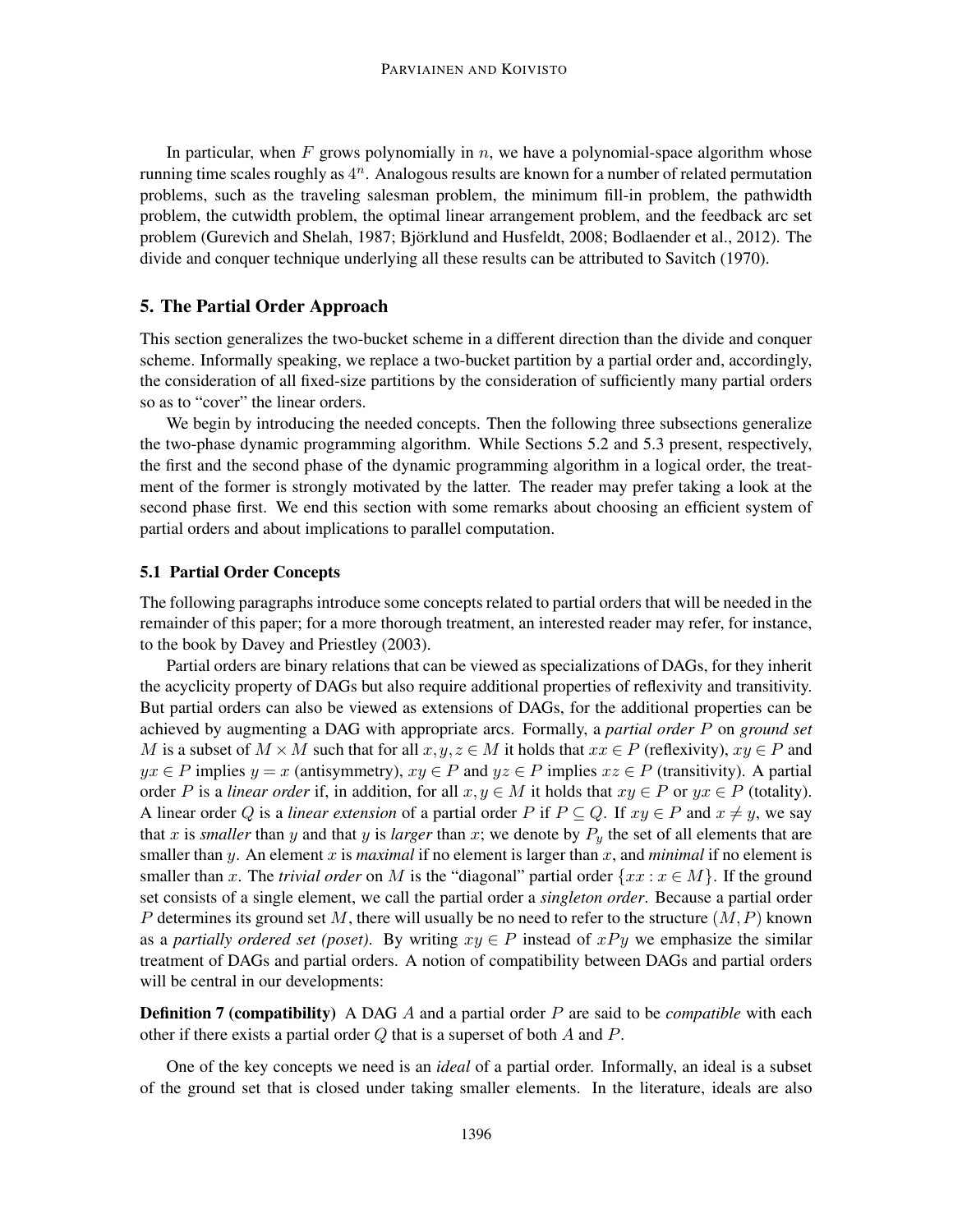

Figure 1: Three binary relations on the set {A*,*B*,*C*,*D*,*E*,*F}. (a) A DAG. (b) A Hasse diagram of a partial order compatible with the DAG. The partial order has 12 ideals, namely  $\emptyset$ ,  $\{A\}$ , {B}, {A*,*B}, {A*,*B*,*C}, {A*,*B*,*D}, {A*,*B*,*E}, {A*,*B*,*C*,*D}, {A*,*B*,*C*,*E}, {A*,*B*,*D*,*E}, {A*,*B*,*C*,*D*,*E}, and {A*,*B*,*C*,*D*,*E*,*F}. One of the ideals is marked by black dots. (c) A Hasse diagram of a linear order that is an extension (superset) of both the DAG and the partial order.

called *order ideals* or *downsets*. We will show that, when maximizing a decomposable scoring function over DAGs that are compatible with a given a partial order, the basic dynamic programming algorithm can be trimmed to run only across the ideals. We illustrate this soon in Example 2 and give a general treatment in Sections 5.2 and 5.3.

**Definition 8 (ideal)** Let *P* be a partial order on *M*. A subset *I* of *M* is called an *ideal* of *P* if  $y \in I$ and  $xy \in P$  imply that  $x \in I$ . We denote the set of all ideals of P by  $\mathcal{I}(P)$ .

Figure 1 illustrates some of the above defined concepts. Note that we visualize a partially ordered set (*M,P*) by its *transitive reduction*, that is, the graph obtained by removing from *P* all pairs *xy* for which  $x = y$  or there exist a *z* that is larger than *x* and smaller than *y*. We draw a transitive reduction on the plane using a Hasse diagram: a pair *xy* in the reduction corresponds to a line segment such that *x* is positioned below or to the left of *y*.

Example 2 (dynamic programming across ideals) Consider maximizing a decomposable scoring function over DAGs that are compatible with the partial order given in Figure 1(b). Because the score is decomposable, an optimal DAG  $\hat{A}$  must have a sink node  $v \in N = \{A, B, C, D, E, F\}$ such that the parent set  $\hat{A}_v$  of *v* maximizes the local score over all subsets of  $N \setminus \{v\}$ , and the remainder of the DAG maximizes the score over DAGs on  $N \setminus \{v\}$ —this is the essence of the basic dynamic programming recurrence (1). For concreteness, the reader may think of the DAG of Figure 1(a) as the optimal DAG. The key observation we can make here is that, due to the precedence constraints given by the partial order, not all nodes  $v \in N$  need to be considered as the possible sink node. Indeed, since F is the only maximal element in the partial order, it has to be a sink of any DAG compatible with the partial order. Thus, in the dynamic programming recurrence it suffices to consider only one out of the six cases, namely recursing on the subproblem of maximizing the score over DAGs on  $N \setminus \{F\} = \{A, B, C, D, E\}$ . It is not a coincidence that this is the only ideal of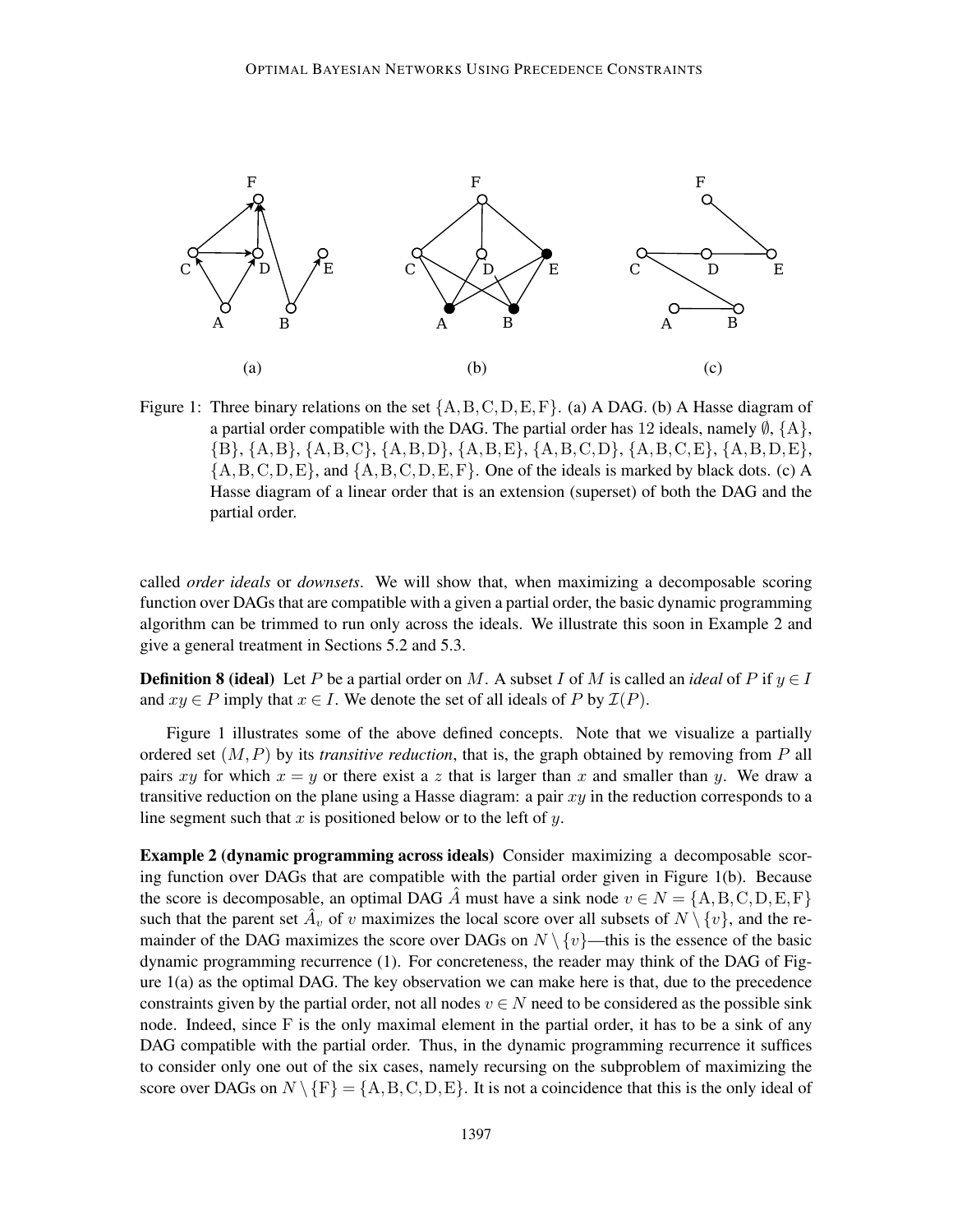the partial order of size 5. Continuing the same reasoning to smaller subproblems shows that it is sufficient to tabulate the optimal scores (DAGs) for the ideals of the partial order.

We will work with collections of partial orders that share the same ground set. We call such a collection a *partial order system* on the ground set, or *POS* for short. Our interest is particularly in partial order systems that exhibit sufficient diversity so as to "cover" all linear orders on the ground set. This idea is formalized in the following:

**Definition 9 (cover)** A POS  $\mathcal{P}$  on *M* is said to be a *cover* on *M* if any linear order on *M* is an extension of at least one partial order in P.

An extreme example of a cover on a ground set M is the collection  $\{T\}$  formed by the trivial order *T* on *M*. At the other extreme we have the cover that consists of all linear orders on *M*. For yet another example, consider the three partial orders defined by  $P = \{AA, BB, CC, AB, AC\}$ ,  $Q = \{AA, BB, CC, BA, BC\}$ , and  $R = \{AA, BB, CC, CA, CB\}$ . We see that the system  $\{P, Q, R\}$ is a cover on the ground set {A*,*B*,*C}.

#### 5.2 Dynamic Programming: First Phase

We aim at an algorithm that maximizes  $f(A)$  over all DAGs A on the node set N subject to the constraint that *A* is compatible with a given partial order *P*. In this subsection, we modify the first phase of the basic dynamic programming algorithm, described in Section 2.2, accordingly. In the next subsection, we will modify the second phase.

Recall that in the first phase, the task is to compute the values  $\hat{f}_v(Y)$  for all nodes *v* and node subsets  $Y \subseteq N \setminus \{v\}$ . However, it turns out that, in the second phase, we need these values only for the ideals *Y* of the given partial order *P*. This gives us an opportunity to save space, provided that we have an appropriate "sparse" variant of the recurrence of Lemma 3 at hand. Next we present such a variant.

Our key insight is the following simple observation concerning collections of subsets. We leave the proof to the reader.

**Lemma 10** *Let X and Y be sets with*  $X \subseteq Y$ *. Let* 

$$
\mathcal{A} = [X, Y] \quad and \quad \mathcal{B} = \{ Z \subseteq Y : x \notin Z \text{ for some } x \in X \}.
$$

*Then (i)*  $2^Y = A \cup B$  *and (ii)*  $B = \bigcup_{x \in X} 2^{Y \setminus \{x\}}$ .

In terms of the set functions  $f_v$  and  $\hat{f}_v$ , for an arbitrary *v*, Lemma 10 amounts to the following generalization of Lemma 3 (one obtains Lemma 3 at  $X = Y$ ):

**Lemma 11** *Let X and Y be subsets of*  $N \setminus \{v\}$  *with*  $X \subseteq Y$ *. Then* 

$$
\hat{f}_v(Y) = \max \left\{ \max_{X \subseteq Z \subseteq Y} f_v(Z), \max_{u \in X} \hat{f}_v(Y \setminus \{u\}) \right\}.
$$

**Proof** By Lemma 10(ii) and the definition of  $\hat{f}_v$ , the maximum of  $f_v(Z)$  over  $Z \in \bigcup_{u \in X} 2^Y \setminus \{u\}$  $\int$  equals  $\max_{u \in X} \hat{f}_v(Y \setminus \{u\})$ . By Lemma 10(i), the larger of  $\max_{X \subseteq Z \subseteq Y} f_v(Z)$  and  $\max_{u \in X} \hat{f}_v(Y \setminus Y)$  $\{u\}$ ) equals max $_{V\subset Y} f_v(V)$ , which by definition is  $\hat{f}_v(Y)$ .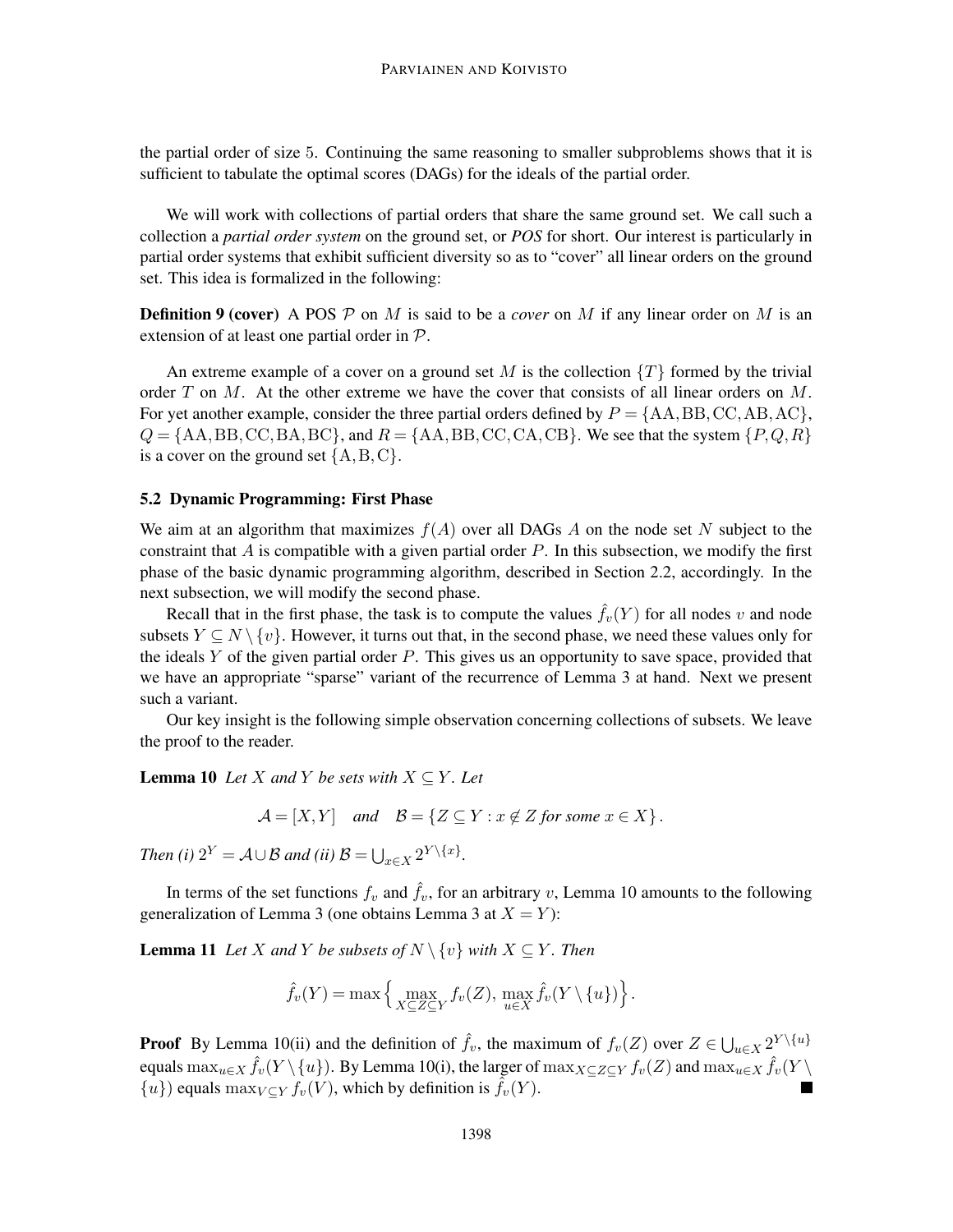

Figure 2: Tails of the ideals {A*,*B*,*C} and {A*,*B*,*C*,*D} of the partial order of Figure 1(b), marked in black and gray, respectively, on the subset lattice of {A*,*B*,*C*,*D}. An interval from one set to another consists of the sets that are along a shortest path between the two sets in a Hasse diagram of the lattice. For example, the interval  $[\{C\}, \{A, B, C\}]$  consists of the sets  $\{C\}$ ,  $\{A, C\}$ ,  $\{B, C\}$ , and  $\{A, B, C\}$ . In the figure, each subset is referred to by a sequence of its elements.

Lemma 11 leaves us the freedom to choose a suitable node subset *X* for each set of interest *Y* . For this choice, we make use of the fact that in the second phase of dynamic programming, as it will turn out in the next subsection, we need the values  $\hat{f}_v(Y)$  only for sets Y that are ideals of P. Thus, our goal is to choose *X* such that  $Y \setminus \{u\} \in \mathcal{I}(P)$  for all  $u \in X$ . To this end, we let *X* consist of all such nodes in *Y* that have no larger node in *Y* (w.r.t. *P*). Accordingly, for  $Y \in \mathcal{I}(P)$  define

$$
\check{Y} = \{ u \in Y : uv \notin P \text{ for all } v \in Y \setminus \{u\} \}.
$$

Furthermore, define the *tail* of *Y* as the interval

$$
\mathcal{T}_Y=[\check{Y},Y];
$$

see Figure 2 for an illustration. By letting  $X = \check{Y}$  and noting that  $f_v(Z) = -\infty$  for  $Z \notin \mathcal{F}_v$ , we may rephrase the equation in Lemma 11 as

$$
\hat{f}_v(Y) = \max\left\{\max_{Z \in \mathcal{T}_Y \cap \mathcal{F}_v} f_v(Z), \max_{u \in Y} \hat{f}_v(Y \setminus \{u\})\right\}.
$$
\n(4)

The next two lemmas show that  $\check{Y}$  indeed has the desired property (in a maximal sense) and that the tails of different ideals *Y* are pairwise disjoint and thus optimally cover the subsets of *N*.

**Lemma 12** *Let*  $Y \in \mathcal{I}(P)$  *and*  $u \in Y$ *. Then*  $Y \setminus \{u\} \in \mathcal{I}(P)$  *if and only if*  $u \in \check{Y}$ *.*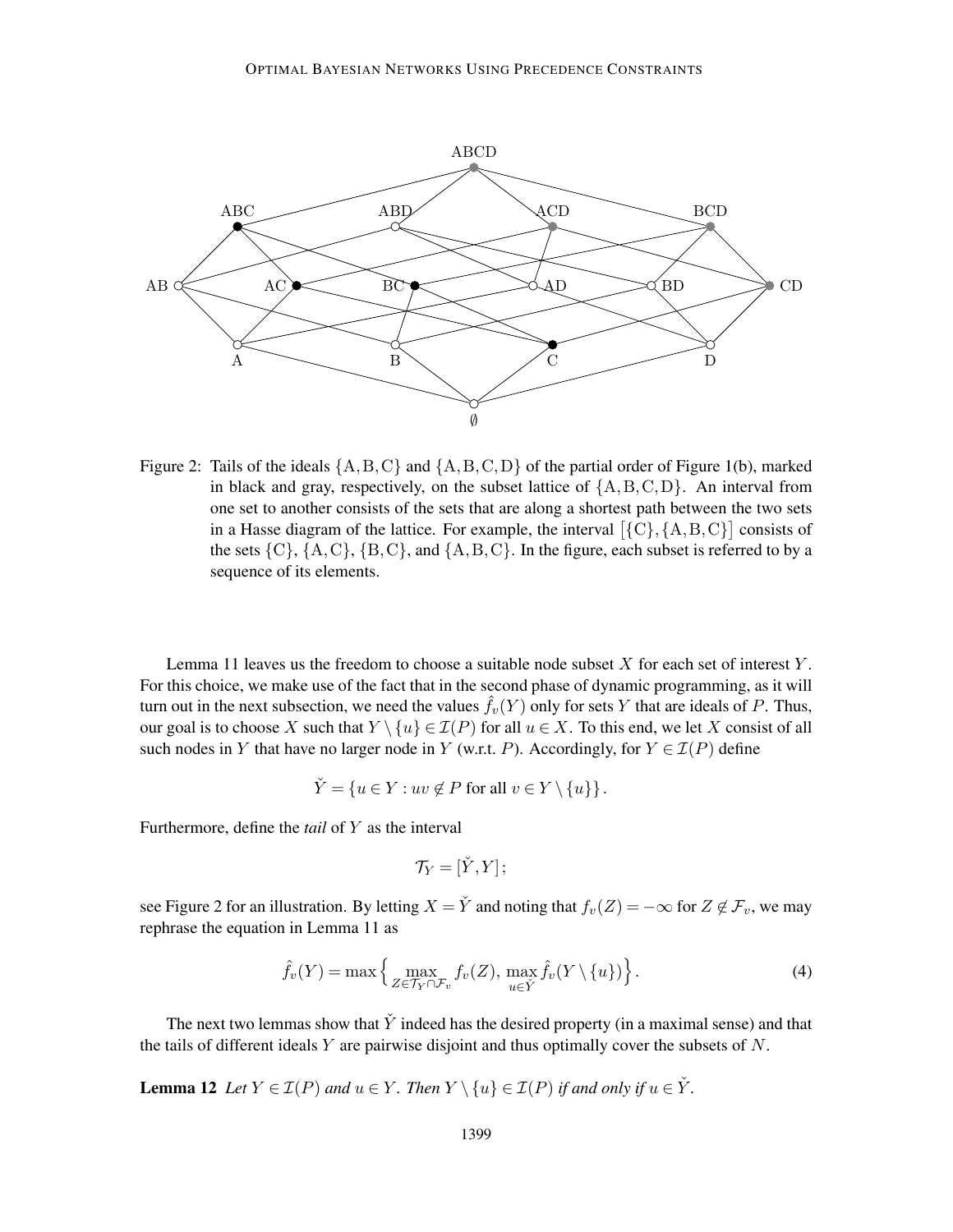**Proof** "If": Let  $u \in Y$ . Let  $st \in P$ . By the definition of  $\mathcal{I}(P)$  we need to show that  $t \in Y \setminus \{u\}$ implies  $s \in Y \setminus \{u\}$ . So, suppose  $t \in Y \setminus \{u\}$ , hence  $t \in Y$ . Now, since  $Y \in \mathcal{I}(P)$ , we must have *s* ∈ *Y*. It remains to show that *s*  $\neq u$ . But this holds because *ut*  $\notin$  *P* by the definition of *Y*<sup></sup>.

"Only if": Let  $u \notin Y$ . Then we have  $uv \in P$  for some  $v \in Y \setminus \{u\}$ . But  $u \notin Y \setminus \{u\}$  and  $v \in Y \setminus \{u\}$ , implying  $Y \setminus \{u\} \notin \mathcal{I}(P)$  by the definition of  $\mathcal{I}(P)$ .

## Lemma 13 *Let Y and Y* ′ *be distinct ideals of P. Then the tails of Y and Y* ′ *are disjoint.*

**Proof** The lemma states that there does not exist any nonempty *Z* such that  $Z \in \mathcal{T}_Y \cap \mathcal{T}_{Y'}$ . Suppose the contrary that  $Z \in \mathcal{T}_Y \cap \mathcal{T}_{Y'}$ . By symmetry we may assume that  $Y \setminus Y'$  contains an element *w*. Thus  $w \notin Z$ , because  $Z \subseteq Y'$ . Because  $\check{Y} \subseteq Z$ , we have  $w \notin \check{Y}$ . By the definition of  $\check{Y}$  we conclude that for every  $u \in Y \setminus \check{Y}$  there exists  $v \in \check{Y}$  such that  $uv \in P$ . Therefore, in particular there exists  $v \in \check{Y}$  such that  $wv \in P$ . Since  $w \notin Y'$  and  $Y'$  is an ideal of P it follows by definition of an ideal that  $v \notin Y'$ . On the other hand,  $v \in Y'$  and  $\check{Y} \subseteq Z \subseteq Y'$  implies that  $v \in Y'$ : contradiction.

We we will use these lemmas in Section 5.4 to perform the recurrence of Lemma 11 over the ideals of the partial order and their tails.

#### 5.3 Dynamic Programming: Second Phase

Recall that the second phase of the basic dynamic programming algorithm is captured by the recurrence (1), which concerns all subsets of  $N$  that can begin some linear order on  $N$ , that is, all the  $2<sup>n</sup>$ subsets. Now that we restrict our attention to DAGs that are compatible with the given partial order *P*, we may restrict the recurrence to only those sets that can begin some linear extension of *P*, that is, to the ideals of *P*. Formally, define the function  $g^P$  by  $g^P(\emptyset) = 0$  and for nonempty  $Y \in \mathcal{I}(P)$ recursively:

$$
g^{P}(Y) = \max_{\substack{v \in Y \\ Y \setminus \{v\} \in \mathcal{I}(P)}} \left\{ g^{P}(Y \setminus \{v\}) + \hat{f}_{v}(Y \setminus \{v\}) \right\}.
$$
 (5)

We can show that  $g^P(N)$  equals the maximum score over the DAGs compatible with *P*:

Lemma 14 *Let P be a partial order on N. Then*

 $g^P(N) = \max\{f(A) : A \text{ is compatible with } P\}.$ 

*Furthermore, if* P *is a cover on N, then*

$$
\max_{P \in \mathcal{P}} g^P(N) = \max_A f(A),
$$

*where A runs through all DAGs on N.*

**Proof** Let *P* be a partial order on *N*. For any subset  $Y \subseteq N$  denote by  $P[Y]$  the induced partial order  $\{xy \in P : x, y \in Y\}$ . We show by induction on the size of *Y* that  $g^P(Y)$  equals the maximum score  $f(A')$  over the DAGs  $A' \subseteq Y \times Y$  compatible with  $P[Y]$ , assuming *Y* is an ideal of *P*. Here the score  $f(A')$  is naturally defined as  $\sum_{v \in Y} f_v(A'_v)$ .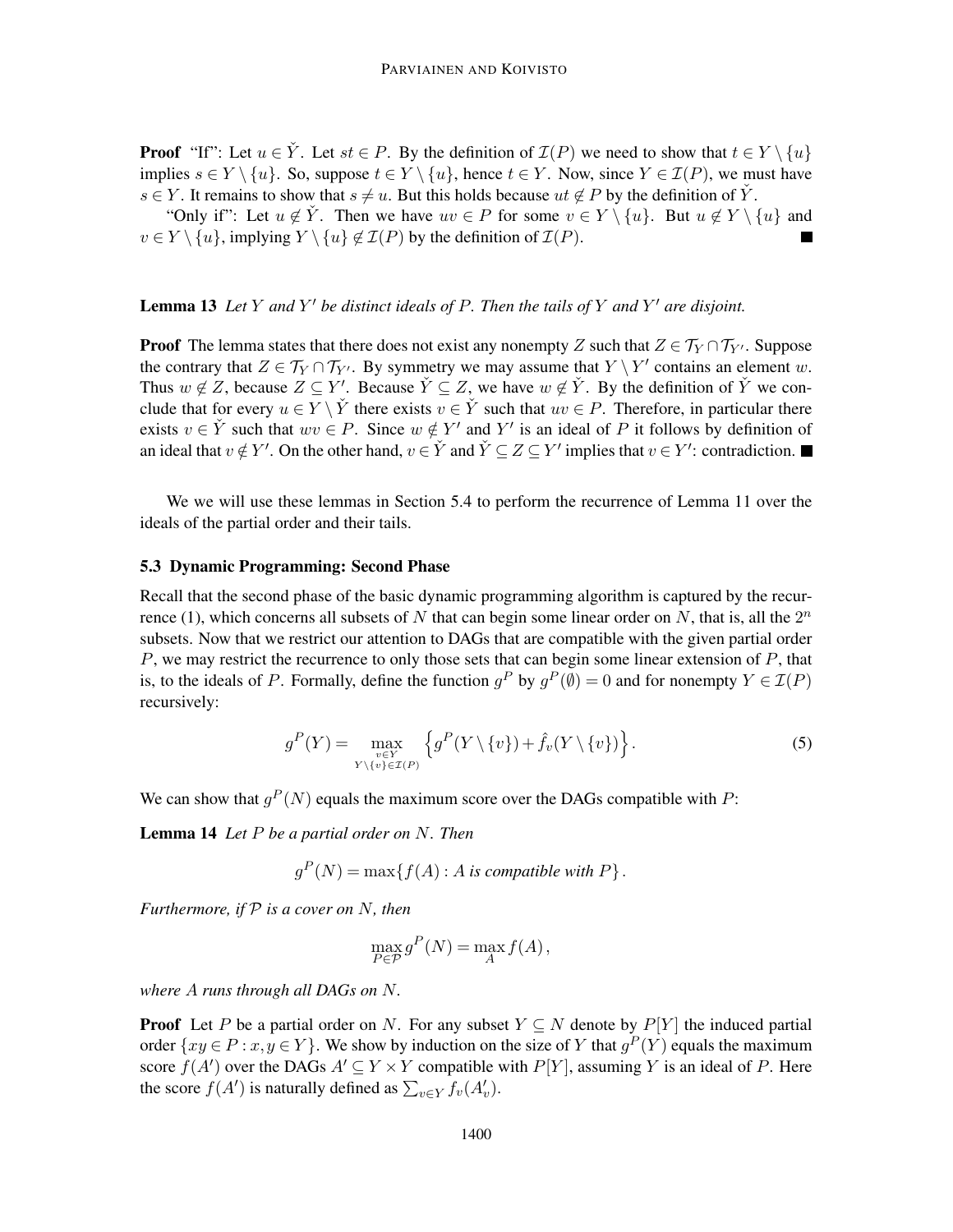For the base case, consider an arbitrary singleton  $\{v\} \in \mathcal{I}(P)$ . Clearly, there is exactly one DAG *A'* on  $\{v\}$  and it is compatible with  $P[\{v\}] = \{vv\}$ ; the score of the DAG is  $f(A') = f_v(\emptyset) =$  $\hat{f}_v(\emptyset)$ . This is precisely what the recurrence (5) gives, as  $g^P(\emptyset) = 0$ .

Suppose then that the recurrence (5) holds for all proper subsets of a subset  $Y \subseteq N$ . Without any loss of generality, we assume  $Y = N$  for notational convenience. Now, write

$$
\begin{array}{rcl}\n\max & \max \\ A \text{ is compatible with } P \n\end{array}\n\begin{aligned}\n& \max_{L \supseteq P} \max_{A \subseteq L} \sum_{v \in N} f_v(A_v) \\
& = & \max_{L \supseteq P} \sum_{v \in N} \max_{A_v \subseteq L_v} f_v(A_v) \\
& = & \max_{L \supseteq P} \sum_{v \in N} \hat{f}_v(L_v) \\
& = & \max_{v \in N} \left\{ \hat{f}_v(N \setminus \{v\}) + \max_{L' \supseteq P[N \setminus \{v\}} \sum_{u \in N \setminus \{v\}} \hat{f}_u(L'_u) \right\} \\
& = & \max_{v \in N} \left\{ \hat{f}_v(N \setminus \{v\}) + g^{P[N \setminus \{v\}}(N \setminus \{v\}) \right\}.\n\end{aligned}
$$

Here *L* and *L'* run trough the respective linear extensions and *A* through the DAGs satisfying the mentioned condition. The first identity holds by the definition of compatibility and the decomposability of the scoring function  $f$ ; the second one by the distributive law; the third one by the definition of  $f_v$ ; the fourth one because addition distributes over maximization and the fact that some node  $v$  is the last one in the linear order  $L$  and that the induced linear order  $L'$  on the remaining nodes is an extension of the induced partial order  $P[N \setminus \{v\}]$ ; the fifth one by the induction assumption (and the third identity). Finally, it suffices to notice that  $g^P(Y) = g^{P[Y]}(Y)$  for  $Y \in \mathcal{I}(P)$ , since clearly a subset *X* of *Y* is an ideal of *P* if and only if *X* is an ideal of *P*[*Y* ].

For the second statement, it suffices to observe that

$$
\max_{P \in \mathcal{P}} \max_{L \supseteq P} \sum_{v \in N} \hat{f}_v(L_v) = \max_{L} \sum_{v \in N} \hat{f}_v(L_v) = \max_{A} f(A),
$$

 $\blacksquare$ 

since  $P$  is a cover on  $N$ .

#### 5.4 Dynamic Programming: First and Second Phase Merged

We now merge the ingredients given in the previous two subsections into an algorithm for evaluating  $g^P$  using the recurrence (5) and Lemma 11, for a fixed  $P \in \mathcal{P}$ . In Algorithm 1 below,  $g^P[Y]$  and  $\hat{f}_v[Y]$  denote program variables that correspond to the respective target values  $g^P(Y)$  and  $\hat{f}_v(Y)$  to be computed. Also, recall that  $\mathcal{F}_v$  denotes the collection of potential parent sets for node  $v$ .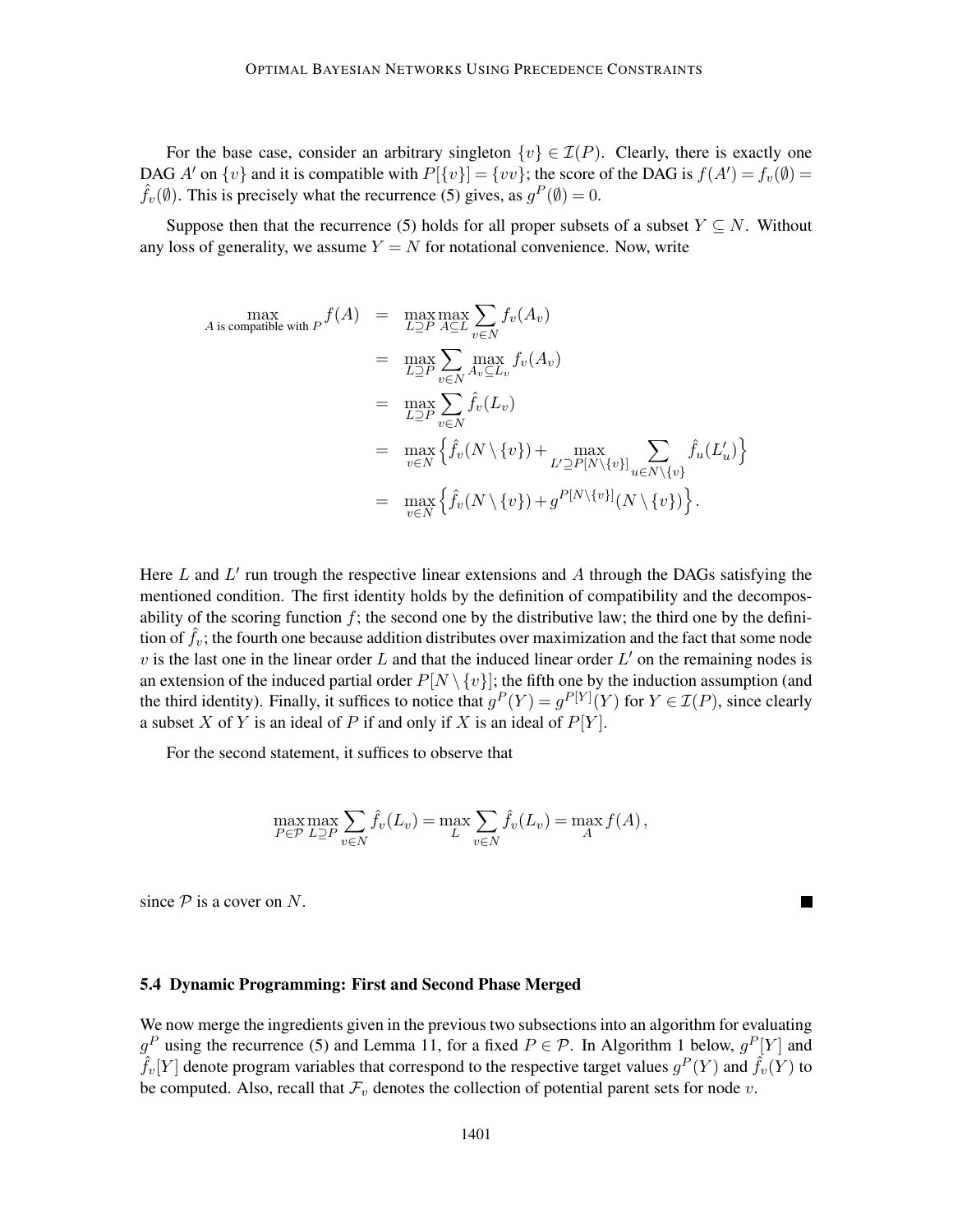## Algorithm 1:

- 1. Let  $g^P[\emptyset] \leftarrow 0$ .
- 2. For each  $v \in N$ , let  $\hat{f}_v[\emptyset] \leftarrow f_v(\emptyset)$ .
- 3. For each nonempty  $Y \in \mathcal{I}(P)$ , in increasing order of cardinality:

(a) let

$$
g^{P}[Y] \leftarrow \max_{v \in \check{Y}} \left\{ g^{P}[Y \setminus \{v\}] + \hat{f}_{v}[Y \setminus \{v\}] \right\};
$$

(b) for each  $v \in Y$ , let  $\hat{f}_v[Y]$  be the larger of

$$
\max_{Z \in \mathcal{T}_Y \cap \mathcal{F}_v} f_v(Z) \text{ and } \max_{u \in \check{Y}} \hat{f}_v[Y \setminus \{u\}].
$$

**Lemma 15** Algorithm 1 correctly computes  $g^P$ , that is,  $g^P[Y] = g^P(Y)$  for all  $Y \in \mathcal{I}(P)$ .

**Proof** Observe first that the algorithm correctly computes  $\hat{f}_v$  for each  $v \in N$ , that is, after the execution of the algorithm we have  $\hat{f}_v[Y] = \hat{f}_v(Y)$  for all  $v \in Y \in \mathcal{I}(P)$ . To this end, it suffices to note that step 3(b) implements the recurrence of Lemma 11 as rephrased in (4).

Then notice that step 3(a) implements the recurrence (5). Indeed, by Lemma 12, the condition " $v \in Y$  and  $Y \setminus \{v\} \in \mathcal{I}(P)$ " of (5) is equivalent to " $v \in Y$ " of step 3(a), given that  $Y \in \mathcal{I}(P)$ <br>(guaranteed in step 3). This completes the proof. (guaranteed in step 3). This completes the proof.

To solve the OBN problem it suffices to run Algorithm 1 for every partial order in a system that is a cover on *N*. The appropriate partial order system of course varies with the problem instance, particularly with the number of nodes *n*. In the following statement of the time and space complexity of OBN, we do not fix any particular way to choose and construct the needed partial order system, but we simply refer to any appropriate system. Thus, the complexity results are nonuniform with this respect.

**Theorem 16 (main)** *OBN* can be solved in  $O([\sum_{P \in \mathcal{P}}(|\mathcal{I}(P)| + F)]n^2)$  time and  $O([max_{P \in \mathcal{P}} |\mathcal{I}(P)| + Fn]n)$  space, assuming  $P$  *is a cover of*  $N$  *and each*  $\mathcal{F}_v$  *is downward closed and of size at most F.*

**Proof** By Lemmas 14 and 15, it suffices to run Algorithm 1 for each  $P \in \mathcal{P}$ .

The time requirement of Algorithm 1 is dominated by steps 3(a) and 3(b). Given *Y* , the set  $\check{Y}$  can be constructed in time  $O(n^2)$  by removing from *Y* each element that is not maximal in *Y*. Thus, the contribution of step 3(a) in the total time requirement is  $O(|\mathcal{I}(P)|n^2)$ .

We then analyze the time requirement of step  $3(b)$ , for fixed *v*. By Proposition 2, the maximization of the local scores over  $\mathcal{T}_Y \cap \mathcal{F}_v$  can be done in  $O(|\mathcal{T}_Y \cap \mathcal{F}_v|n)$  time. By Lemma 13 the collections  $\mathcal{T}_Y \cap \mathcal{F}_v$  are disjoint for different  $Y \in \mathcal{I}(P)$ . Thus the total contribution to the time requirement is proportional to  $|\mathcal{F}_v| \leq F$ , for each *v*. Because step 3(b) is executed  $|\mathcal{I}(P)|$  times, the total time requirement of step 3(b) is  $O(|\mathcal{I}(P)|n^2 + Fn^2)$ . Combining the time bounds of steps 3(a) and 3(b) and summing over all members of  $P$  yields the claimed bound  $O([\sum_{P \in \mathcal{P}} |\mathcal{I}(P)| + F]n^2)$ .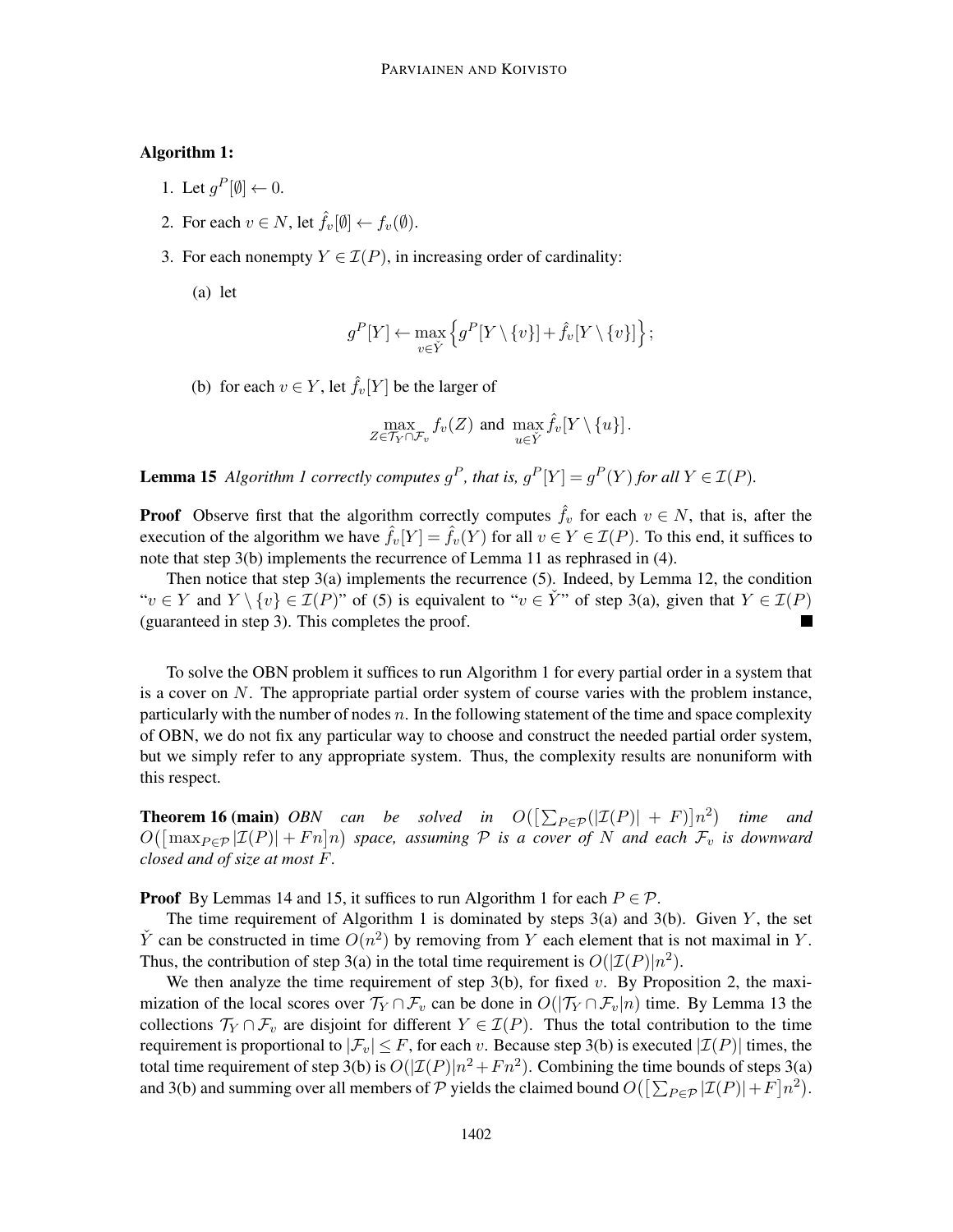The space requirement for a fixed partial order *P* is  $O(|\mathcal{I}(P)|n)$ , since by Lemma 12 the values  $g^P[Y]$  and  $\hat{f}_v[Y]$  are only needed for  $Y \in \mathcal{I}(P)$ . In addition, storing the local scores requires  $O(Fn)$ space for each node *v*. Therefore, the total space requirement is  $O([\max_{P \in \mathcal{P}} |\mathcal{I}(P)| + Fn]n)$ .

Remark 17 Like in the basic DP algorithm, step 3 of Algorithm 1 can be implemented so that, compared to the bound in Theorem 16, a space saving proportional to  $\sqrt{n}$  is obtained.

#### 5.5 Notes

We end this section with a couple of remarks on the general partial order approach.

The results in this section apply to any POS that is a cover on the node set. However, they do not tell us how to choose a POS that yields, in some sense, the most efficient tradeoff between space and time. Ideally, we would like to have a scheme that given a space bound as a function of the number of nodes *n*, say  $s_n$ , gives us a POS  $P_n$  such that the space requirement implied by  $P_n$  is  $O(s_n)$ while the time requirement bound is minimized. Unfortunately, designing such an optimal scheme seems difficult due to the combinatorial challenge of simultaneously controlling the required covering property of the partial order system and the number of ideals of the members of the system. Note that both counting the linear extensions and the ideals of a given partial order are #P-hard computational problems (Brightwell and Winkler, 1991; Provan and Ball, 1983), suggesting that their mathematical analysis is also not easy. In the next section we give a partial and practical solution to this issue by studying a subclass of series-parallel partial orders, which enables a derivation of concrete, quantitative space-time tradeoff results.

As another remark, we note that the algorithms can be easily parallelized onto  $|\mathcal{P}|$  processors, each with its own memory, with negligible communication costs. This is in sharp contrast with the basic dynamic programming algorithm that does not enable such large-scale parallelization. We discuss the recent work by Tamada et al. (2011) in this light in Section 7. The ease of the parallelization stems from the fact that dynamic programming over the ideals can be done independently for each partial order *P* in P. More precisely, each processor gets a dedicated partial order *P* (and the local scores) as input and outputs the score  $g^P(N)$  and a respective DAG. It then remains to communicate these outputs to a central unit that chooses an optimal one among them.

#### 6. Bucket Order Schemes

To apply the partial order approach in practice, it is essential to find partial order systems that provide a good tradeoff between time and space requirements. This section concentrates on a class of partial orders we call *parallel bucket orders*, which turn out to be relatively easy to analyze and seem to yield good tradeoff in practice. They also subsume, for instance, the two-bucket construction of Section 3.

## 6.1 Bucket Orders and Reorderings

Let *P* and *Q* be partial orders on disjoint ground sets *M* and *N*, respectively. We say that a partial order *R* is a *series composition* of *P* and *Q* if  $R = P \cup Q \cup \{xy : x \in M, y \in N\}$ , and a *parallel composition* of *P* and *Q* if simply  $R = P \cup Q$ . Note that both compositions always yield a partial order, since the ground sets are disjoint. As both composition operations are associative, they read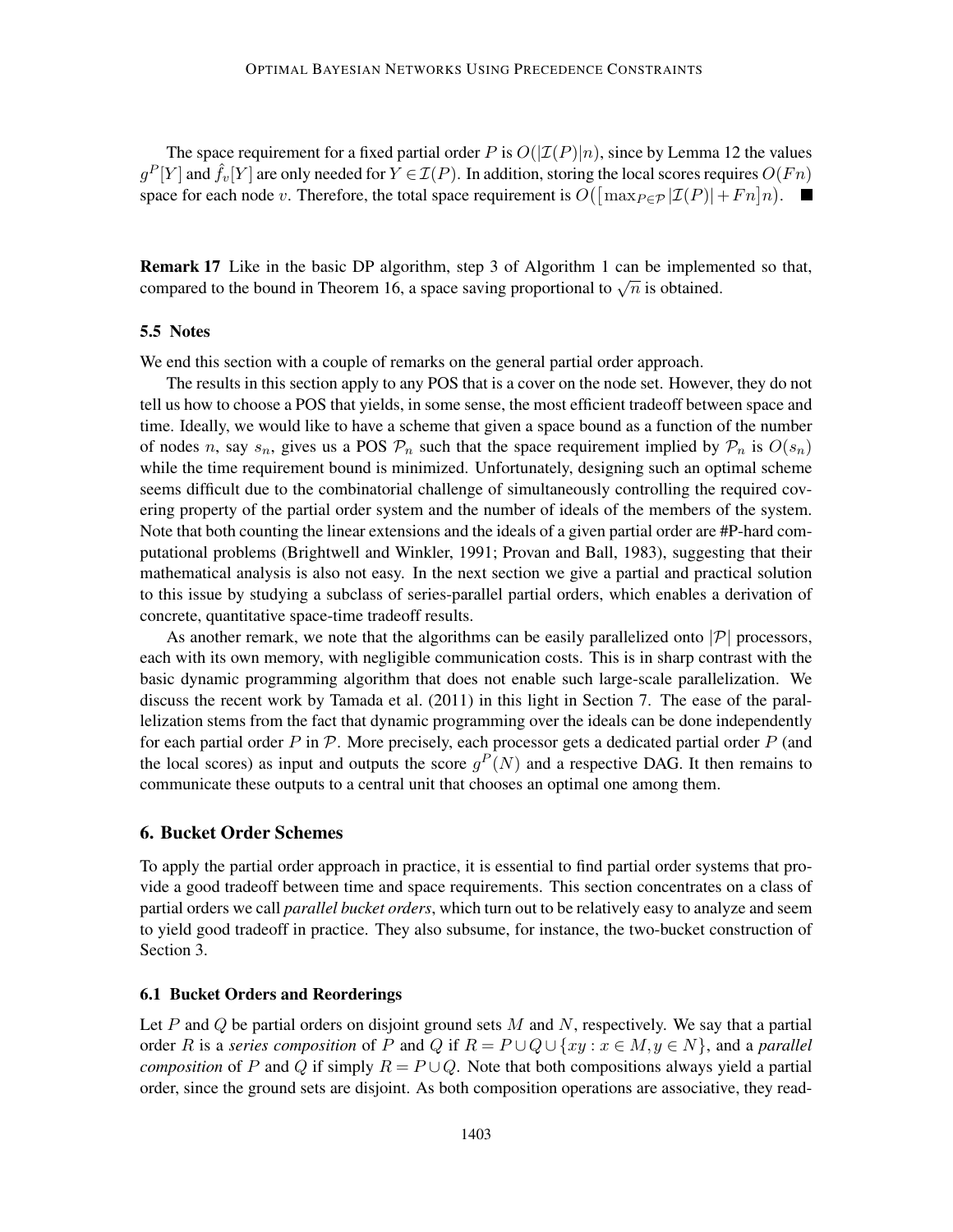ily extend to any finite number of partial orders. Because the series composition operation is not commutative, it is, of course, applied to a sequence of partial orders. A *series-parallel* partial order is defined recursively: a partial order is a series-parallel partial order if it is either a singleton order or a parallel or series composition of two or more series-parallel partial orders. For example, the partial order {AA*,*BB*,*CC*,*AB*,*AC} is a series composition of {AA} and {BB*,*CC}, of which the former is a singleton order and the latter is a parallel composition of two singleton orders. Note that any trivial order is a parallel composition of singleton orders.

We study two special classes of series-parallel partial orders, namely bucket orders and parallel bucket orders. A *bucket order* is a series composition of the trivial orders on some ground sets  $B_1, B_2, \ldots, B_\ell$ , called *buckets*. The bucket order is said to be of *length*  $\ell$  and *type*  $|B_1| * |B_2| * \cdots *$  $|B_\ell|$ . We may denote the bucket order by  $B_1B_2 \cdots B_\ell$ . For instance, the series-parallel partial order in the previous paragraph is a bucket order  ${A}{B,C}$ , thus of length two and type 1  $*$  2. Likewise, the partial order in Figure 1(b) is a bucket order of length three and type  $2 \times 3 \times 1$ , the trivial order on some ground set *M* is of length one and type |*M*|, and a linear order on *M* is of length |*M*| and type  $1 * 1 * \cdots * 1$ .

By taking a parallel composition of some number of bucket orders we obtain a *parallel bucket order*. Note that the same parallel bucket order may be obtained by different collections of bucket orders. It is, however, easy to observe that for each parallel bucket order *P* there is a unique collection of bucket orders  $P_1, P_2, \ldots, P_p$ , called the bucket orders of P, such that their parallel composition is *P* and they are the connected components of *P*.

The following lemma states a well-known result concerning the number of ideals of a seriesparallel partial order (see, for example, Steiner's article, 1990, and references therein).

Lemma 18 *Let P*<sup>1</sup> *and P*<sup>2</sup> *be partial orders on disjoint ground sets. Then (i) the series composition of*  $P_1$  *and*  $P_2$  *has*  $|\mathcal{I}(P_1)| + |\mathcal{I}(P_2)| - 1$  *ideals and (ii) the parallel composition of*  $P_1$  *and*  $P_2$  *has*  $|\mathcal{I}(P_1)| |\mathcal{I}(P_2)|$  *ideals.* 

The next two lemmas state the number of ideals of a parallel bucket order.

Lemma 19 *Let B be a bucket order B*1*B*<sup>2</sup> *...B<sup>ℓ</sup> . Then the number of ideals of B is given by*  $|\mathcal{I}(B)| = 1 - \ell + 2^{|B_1|} + 2^{|B_2|} + \cdots + 2^{|B_\ell|}.$ 

Proof Any singleton order has two ideals, namely the empty set and the ground set. Thus, by Lemma 18(ii), the trivial order on the bucket  $B_i$  has  $2^{|B_i|}$  ideals, for each *i*. Hence, by Lemma 18(i), *B* has  $1 - \ell + 2^{|B_1|} + 2^{|B_2|} + \cdots + 2^{|B_\ell|}$  ideals.

We note that the order of buckets does not affect the number of ideals.

**Lemma 20** Let P be the parallel composition of bucket orders  $P_1, P_2, \ldots, P_p$ *. Then the number of ideals of P is given by*  $|\mathcal{I}(P)| = |\mathcal{I}(P_1)||\mathcal{I}(P_2)| \cdots |\mathcal{I}(P_p)|$ *.* 

Proof Follows immediately from Lemma 18(ii).

Let us return to the issue of choosing a POS that is a cover of the node sets and yields a good space-time tradeoff. To this end, we will consider systems of parallel bucket orders of a certain kind, namely systems obtained via "reordering" a fixed parallel bucket order:

 $\blacksquare$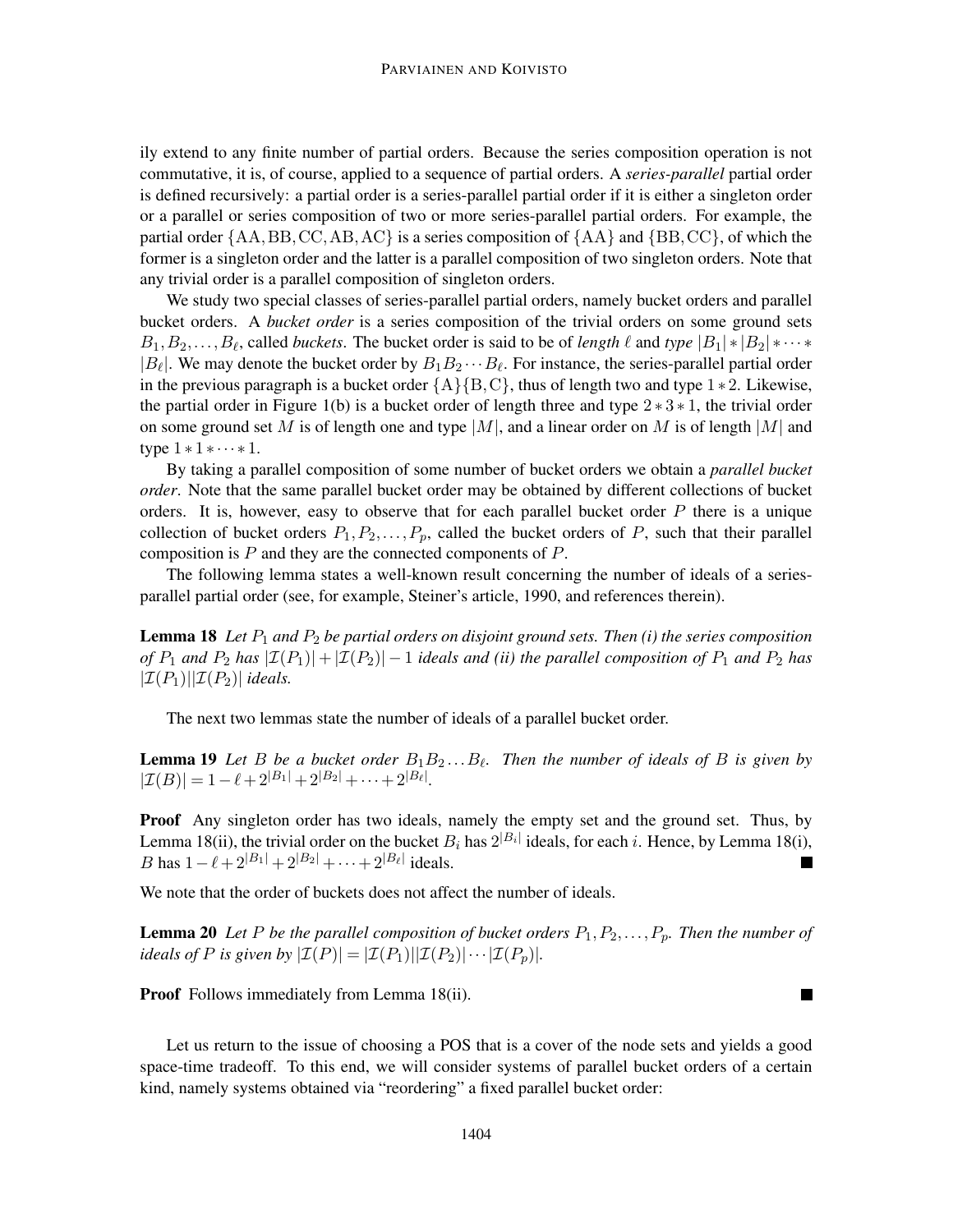Definition 21 (reordering) We say two bucket orders are *reorderings* of each other if they have the same ground set and they are of the same type. Furthermore, we say two parallel bucket orders are *reorderings* of each other if their bucket orders can be labelled as  $P_1, P_2, \ldots, P_p$  and  $Q_1, Q_2, \ldots, Q_p$ , respectively, such that  $P_i$  is a reordering of  $Q_i$  for each  $i$ . We denote the collection of reorderings of a parallel bucket order *P* by  $\mathcal{R}(P)$ .

We note that two bucket orders are reorderings of each other if and only if they are automorphic to each other. However, this equivalence does not hold for parallel bucket orders in general, for reordering only allows shuffling within each bucket order, but not between different bucket orders.

It can be shown that  $\mathcal{R}(P)$  is a cover on the ground set of P. The proof below slightly simplifies the one we have given earlier (Koivisto and Parviainen, 2010, Theorem 3.1).

**Theorem 22** Let P be a parallel composition of bucket orders. Then  $\mathcal{R}(P)$  is a cover on the ground *set of P.*

**Proof** Let *L* be a linear order on *M*. It suffices to construct a parallel bucket order  $Q \in \mathcal{R}(P)$  such that *L* is an extension of *Q*. To this end, let  $P_1, P_2, \ldots, P_p$  be the bucket orders of *P*, with respective ground sets  $M_1, M_2, \ldots, M_p$ . For each  $i = 1, 2, \ldots, p$ , construct a bucket order  $Q_i$  on  $M_i$  as follows: Let  $m_1 * m_2 \cdots * m_\ell$  be the type of  $P_i$ . Let  $L'$  be the induced order  $L[M_i]$ . Observe that  $L'$  is a linear order. Now, put  $Q_i = C_1 C_2 \cdots C_\ell$  where  $C_1$  consists of the first  $m_1$  elements in the order  $L'$ ,  $C_2$  consists of the next  $m_2$  elements in the order, and so forth. Observe that  $L'$  is an extension of  $Q_i$  and that  $Q_i$  is a reordering of  $P_i$ . Finally, let  $Q$  be the parallel composition of  $Q_1, Q_2, \ldots, Q_p$ . Clearly,  $Q \in \mathcal{R}(P)$ . To complete the proof, note that *L* is an extension of *Q*, since  $xy \in Q$  implies  $xy \in Q_i$  for some *i*, whence  $xy \in L[M_i] \subseteq L$ .

When *P* is a parallel composition of *p* bucket orders, each of type  $b_1 * b_2 * \cdots * b_\ell$ , we find it convenient to denote the POS  $\mathcal{R}(P)$  by  $(b_1 * b_2 * \cdots * b_\ell)^p$ . This notation is explicit about the combinatorial structure of the POS, while it ignores the arbitrariness of the labeling of the ground set. When the size of the ground set, *n*, is clear from the context, we may extend the notation  $(b_1 * b_2 * \cdots * b_\ell)^p$  to refer to a system  $\mathcal{R}(P)$ , where *P* is a parallel composition of *p* bucket orders of type  $b_1 * b_2 * \cdots * b_\ell$  and one trivial order on the remaining  $n - p(b_1 + b_2 + \cdots + b_\ell)$  elements. It is instructive to notice that a POS  $(b_1 * b_2 * \cdots * b_\ell)^p$  consists of  $\binom{b_1 + b_2 + \cdots + b_\ell}{b_2 + \cdots + b_\ell}$  $\begin{bmatrix} b_1 + b_2 + \cdots + b_{\ell} \\ b_1 & b_2 \end{bmatrix}^p$  different partial orders, since any bucket order of type  $b_1 * b_2 * \cdots * b_\ell$  has exactly  $\binom{b_1+b_2+\cdots+b_\ell}{b_2-\cdots}$  $\binom{b_1+b_2+\cdots+b_{\ell}}{b_1-b_2+\cdots+b_{\ell}} = \frac{(b_1+b_2+\cdots+b_{\ell})!}{b_1!b_2!\cdots b_{\ell}!}$  $b_1!b_2!\cdots b_\ell!$ different reorderings.

For an illustration of these concepts, consider a node set  $N = \{A, B, C, D, E, F, G, H\}$  partitioned into  $N_1 = \{A, B, C, D, E, F\}$  and  $N_2 = \{G, H\}$ . Let the bucket order on  $N_1$  be the one shown in Figure 1(b), denoted as  $P_1$ , and let the bucket order on  $N_2$  be the trivial order  $\{GG, HH\}$ , denoted as  $P_2$ . Now the reorderings of the parallel composition of  $P_1$  and  $P_2$  form a POS  $(2 \times 3 \times 1)^1$ . By Lemma 19,  $P_1$  has  $1-3+2^2+2^3+2^1=12$  ideals and  $P_2$  has  $1-1+2^2=4$  ideals. By Lemma 20, the total number of ideals of the parallel composition of  $P_1$  and  $P_2$  is  $12 \times 4 = 48$ . The number of the partial orders in  $(2 \times 3 \times 1)^1$  is  $\begin{pmatrix} 6 \\ 2 \end{pmatrix}$  $\begin{pmatrix} 6 & 1 \ 2 & 3 & 1 \end{pmatrix}^1 = 60.$ 

## 6.2 Bucket Order Schemes

A partial order system  $(b_1 * b_2 * \cdots * b_\ell)^p$  is associated with some natural *parameters*, such as the number of parallel bucket orders *p*. When all or some of the parameters are treated as variables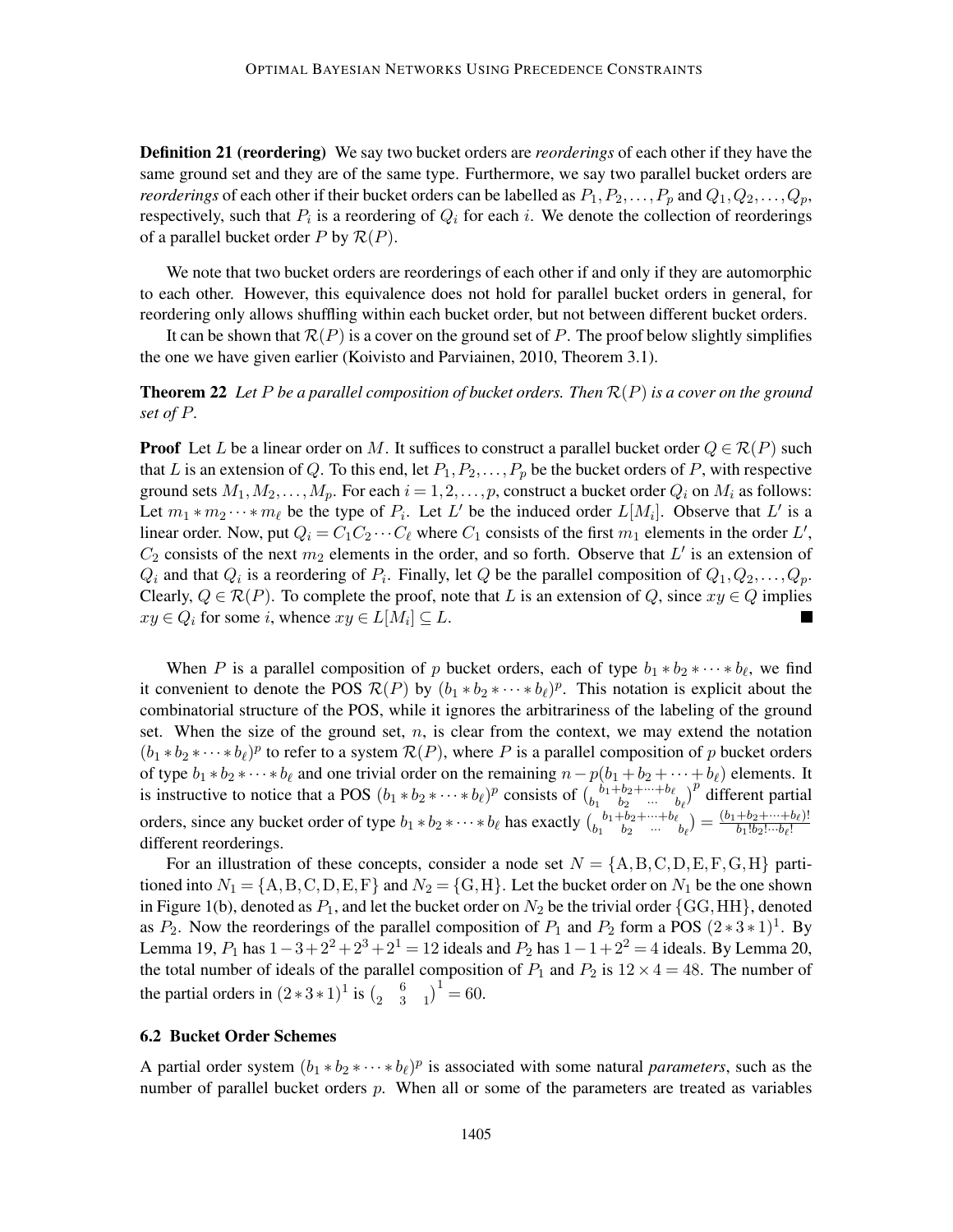that can take different values, we refer to the implied family of partial order systems as a *bucket order scheme.* Furthermore, we denote the scheme simply by the expression  $(b_1 * b_2 * \cdots * b_\ell)^p$ , where the parameters and their ranges are assumed to understood from the context. For instance, we may talk about the scheme  $(5 \times 5)^p$ , understanding that *p* takes values over its natural range, that is,  $p = 1, 2, \ldots, \lfloor n/(5+5) \rfloor$ . Another example of a bucket order scheme is the *two-bucket scheme* of Section 3, which corresponds to partial order systems  $(s*(n-s))$ <sup>1</sup>, with *s* treated as the parameter. Other examples are the *pairwise scheme*, corresponding to systems  $(1 \times 1)^p$ , with *p* as the parameter, and the *generalized two-bucket scheme* defined by the systems  $(\lceil m/2 \rceil * \lfloor m/2 \rfloor)^{\lfloor n/m \rfloor}$ , with m as the parameter.

Via Theorem 16, any fixed bucket order scheme implies parameterized time and space complexity bounds for the OBN problem. Moreover, one scheme may dominate another scheme in the sense of yielding an equal or smaller time bound at any space bound. While it is currently an open problem to characterize bucket order schemes that dominate all other bucket order schemes, our analysis of the so-called space-time product (Koivisto and Parviainen, 2010) suggests that the most efficient trade-off is achieved with the bucket order scheme  $(\lceil m/2 \rceil, \lfloor m/2 \rfloor)^p$ . The scheme guarantees that the product of the time and space requirements scales roughly as  $C<sup>n</sup>$ , where  $C$  equals 4 or is slightly below 4 depending on the space bound. If some other scheme resulted in a significantly faster algorithm at any space bound, then that scheme would make a new record also in terms of the space-time product, albeit possibly at a single point. Our prior study (Koivisto and Parviainen, 2010) shows that no such scheme exists among bucket order schemes. When measured by the space-time product, the tradeoff of the scheme  $(\lceil m/2 \rceil, \lfloor m/2 \rfloor)^p$  slowly improves when *m* increases, until  $m = 26$ , after which the tradeoff starts slowly getting worse. We next examine this scheme in more detail focusing on the range  $2 \le m \le 26$ . See Figure 4 (in Section 7) for the tradeoff curve.

#### 6.3 Practical Bucket Order Schemes

A partial order system  $(\lceil m/2 \rceil * \lfloor m/2 \rfloor)^p$  consists of  $\binom{m}{\lfloor m/2 \rfloor}^p$  partial orders, each having  $2^{n-mp}(2^{\lfloor m/2 \rfloor} + 2^{\lceil m/2 \rceil} - 1)^p$  ideals. Plugging these numbers into Theorem 16 gives us the following time and space bounds.

**Corollary 23** OBN can be solved in  $O((\binom{m}{\lfloor m/2 \rfloor})^p (I+F)] n^2)$  time and  $O((I+Fn]n)$  space, where *I* =  $2^{n - mp} (2^{\lfloor m/2 \rfloor} + 2^{\lceil m/2 \rceil} - 1)^p$ , for any  $m = 2, ..., n$  and  $p = 0, ..., \lfloor n/m \rfloor$ , assuming each  $\mathcal{F}_v$ *is downward closed and of size at most F.*

We observe that the number of ideals, *I*, dominates both the time and space requirements as long as the input size, roughly *F*, is not too large. Note that pruning the parent sets affects *F* but has no effect on *I*. Since in our case, *I* usually grows exponentially in *n*, exponentially large families of potential parent sets can be handled with negligible extra cost. To investigate this issue more carefully, we focus on the case where each node is allowed to have at most  $k = \alpha n$  parents, with some *slope*  $\alpha \leq 1/2$ . How large can the slope  $\alpha$  be, yet guaranteeing that the size of the input does not dominate the time and space requirements? Recall that now the term *F n* in the space bound can be replaced by *F*.

Next we present some lower bounds for *α*. We note that the largest such slope varies depending on the scheme used. For a moment, let us focus on the  $(\lfloor m/2 \rfloor * \lceil m/2 \rceil)^{\lfloor n/m \rfloor}$  scheme, and to simplify calculations, assume *m* is even and *n* divisible by *m*. For any fixed *m*, we bound the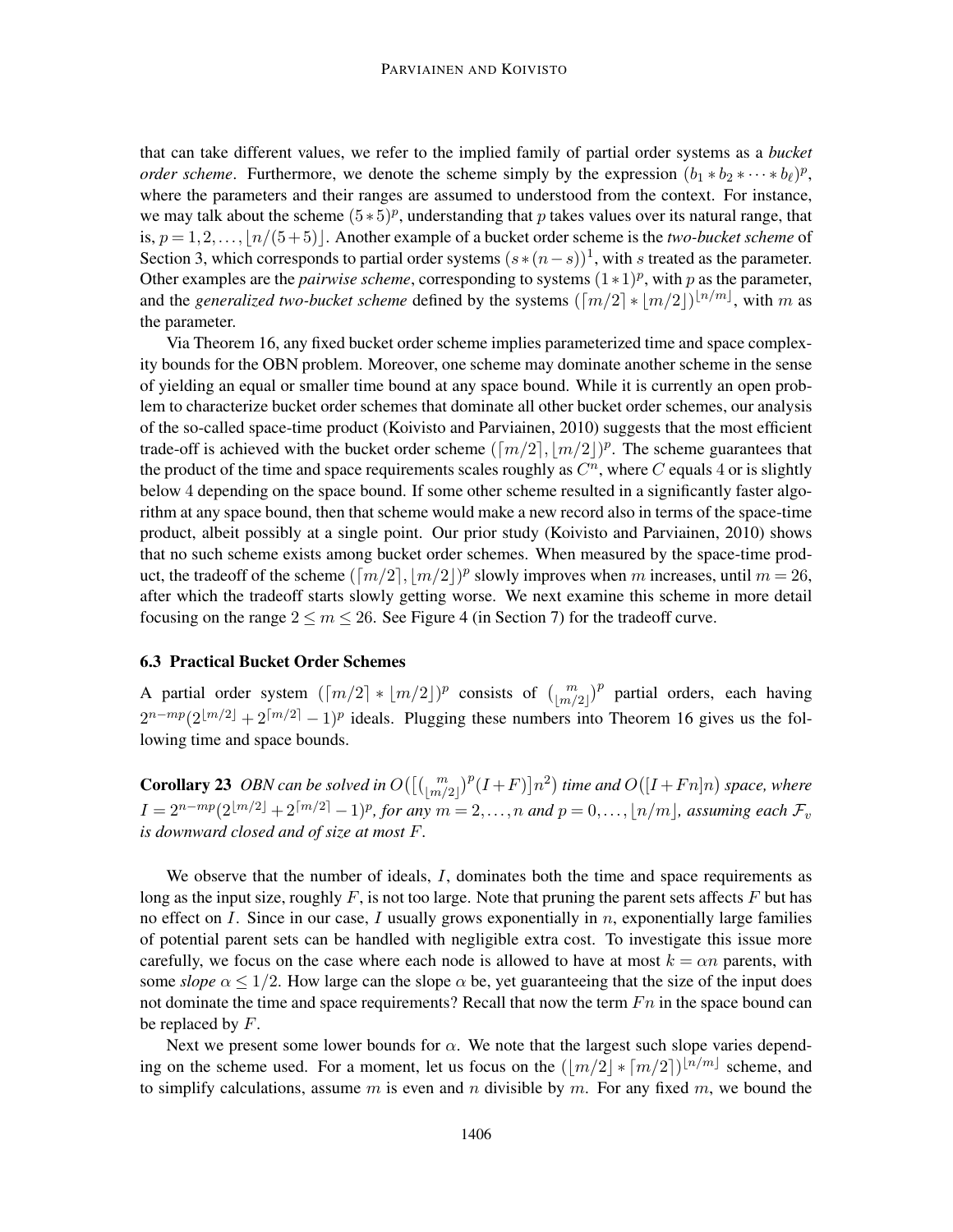largest slope by  $\alpha_m$ , as follows. It is well-known that  $\sum_{i=0}^{\alpha_m n} {n \choose i}$ , an upper bound for the number of potential parent sets per node, is at most  $2^{H(\alpha_m)n}$ , where *H* is the binary entropy function (for a proof, see for example Flum and Grohe (2006, p. 427)). On the other hand, every partial order in the system  $(m/2*m/2)^{n/m}$  has  $((2<sup>m/2+1</sup> - 1)<sup>1/m</sup>)<sup>n</sup>$  ideals. Thus, the number of ideals dominates the space and time requirements if  $2^{H(\alpha_m)n} \leq ((2^{m/2+1}-1)^{1/m})^n$ , equivalently,  $H(\alpha_m) \leq 1/m \log_2(2^{m/2+1}-1)$ . Solving this inequality numerically gives us a bound  $\alpha_m$ . Table 1 shows the  $\alpha_m$  for each even  $m \leq 26$ .

| m                     | $\alpha_m$ | $\,m$ | $\alpha_m$ | m  | $\alpha_m$ |
|-----------------------|------------|-------|------------|----|------------|
| $\mathcal{D}_{\cdot}$ | 0.238      |       | 12 0.139   | 20 | 0.127      |
| 4                     | 0.190      |       | 14 0.135   |    | 22 0.125   |
| 6.                    | 0.167      | 16    | 0.131      | 24 | 0.124      |
| 8                     | 0.153      | 18    | 0.129      |    | 26 0.123   |
| 10                    | 0.145      |       |            |    |            |

Table 1: Bounds on the maximum indegree slopes for the scheme  $(m/2 * m/2)^{n/m}$ .

Since the partial orders in  $(m/2*m/2)^{n/m}$  have as many or fewer ideals than the partial orders in  $(m/2 * m/2)^p$ , for  $p \le n/m$ , we have the following characterization.

**Corollary 24** OBN can be solved in  $O(((\binom{m}{m/2})2^{n-mp}(2^{m/2+1} - 1))^p n^2)$  time and  $O(2^{n-mp}(2^{m/2+1}-1)^p n)$  space for any  $p = 0,1,2,...,[n/m]$  and  $m = 2,4,6,...,26$ , pro*vided that each node has at most*  $\alpha_m n$  *parents, with*  $\alpha_m$  *as given in Table 1.* 

For example, the maximum indegree in 30-node DAGs can be set to  $|0.238 \times 30| = 7$  in the pairwise scheme  $(1 \times 1)^p$  and to  $\lfloor 0.139 \times 30 \rfloor = 4$  in the scheme  $(6 \times 6)^p$ . A larger maximum indegree may render the input size dominate the number of ideals in the time and space requirements. In the next subsection we provide some empirical results, which suggest that the bounds in Table 1 are only slightly conservative.

#### 6.4 Empirical Results

We have implemented the presented algorithm in the  $C_{++}$  language into a publicly available computer program BOSON (Bucket Order Scheme for Optimal Networks).<sup>4</sup> As the implementation is not fully optimized, the empirical results reported below should be viewed rather as a proof of concept.<sup>5</sup> We tested our implementation varying the number of nodes *n*, bucket order sizes *m*, and the number of parallel bucket orders *p*. The experiments were run on Intel Xeon R5540 processors, each with 32 GB of RAM.

We examined the running time for the limit of 16 GB of memory, letting the number of nodes *n* vary from 25 to 34, with maximum indegree set to 3. The local scores were taken as given, so

<sup>4.</sup> BOSON is available at www.csc.kth.se/~pekkapa/code/boson-1.0.tar.gz.

<sup>5.</sup> We found the Silander-Myllymäki implementation (Silander and Myllymäki, 2006) about five times faster when the algorithms were run on the same setting, that is, running our algorithm on the trivial order on the nodes. It is likely that also the space usage can be lowered by a similar small factor by implementing Remark 17. Taken together, such improvements would allow us to deal with networks with two to three additional nodes compared to the present implementation, with the same time and space resources.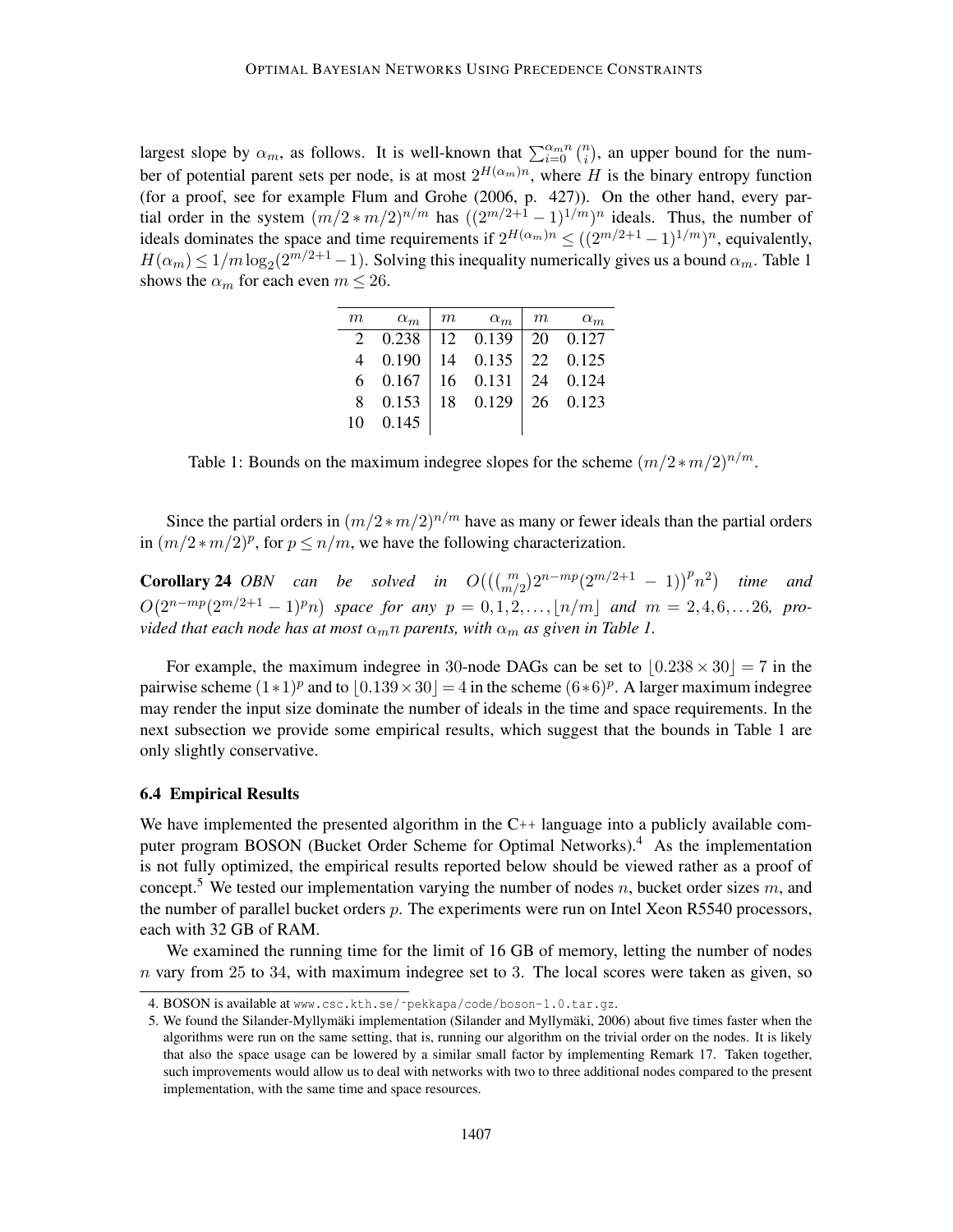computing them is not included in the running time estimates. Since we do not prune potential parent sets based on the local scores, we have them for all possible parent sets of size at most the maximum indegree. Note that the actual scores are irrelevant when measuring the time and space usage. First we estimated the smallest bucket order size  $m$  that yields a memory requirement of 16 GB or less. Then we ran Algorithm 1 for a partial order from the POS  $(\lceil m/2 \rceil, \lfloor m/2 \rfloor)^1$  and gauged the running time. Finally, the measured running time was multiplied by the cardinality of the POS to get an estimate of the total running time. As all partial orders in the POS yield identical time and space requirements, there is no issue with estimation error or variance. Table 2 shows the results. We observe that, as expected, the time requirement grows rapidly with *n*: An optimal 25-node DAG can be found in about 25 minutes, while a 30-node DAG requires over 16 days of CPU time. Finding an optimal 34-node DAG is feasible using large-scale parallelization: with 1000 processors it takes about 6 days.

| $\, n \,$ | $\mathfrak{p}$ | $\,m$ | Time per PO | Cover size | Total time |
|-----------|----------------|-------|-------------|------------|------------|
| 25        | 0              | 0     | 0.42        | 1          | 0.42       |
| 26        | 1              | 3     | 0.44        | 3          | 1.34       |
| 27        |                | 5     | 0.49        | 10         | 4.9        |
| 28        | 1              | 8     | 0.35        | 70         | 24.8       |
| 29        | 1              | 10    | 0.39        | 252        | 97.7       |
| 30        | 1              | 12    | 0.43        | 924        | 394        |
| 31        | 1              | 14    | 0.49        | 3432       | 1671       |
| 32        | 1              | 16    | 0.53        | 12870      | 6784       |
| 33        | 1              | 18    | 0.83        | 48 620     | 40 332     |
| 34        |                | 20    | 0.78        | 184 756    | 144 930    |

Table 2: Time requirements for finding optimal Bayesian networks, for varying number of nodes when space is limited to 16 GB. Columns:  $n$  is the number of nodes;  $p$  is the number of parallel bucket orders; *m* is the size of the balanced bucket order; *time per PO* is the running time (in CPU hours) per partial order; *cover size* is the number of partial orders in the cover; *total time* is the total running times (in CPU hours), that is, time per partial order multiplied by the size of the cover.

Next we studied how different schemes affect the running times and the space usage in practice. We analyzed two specializations of the generalized bucket order scheme  $(\lceil m/2 \rceil * \lfloor m/2 \rfloor)^p$ : the *practical scheme*, where  $p = 1$ , and the pairwise scheme, where  $m = 2$ . The results are shown in Tables 3 and 4. As expected, the practical scheme yields a clearly better space-time tradeoff than the pairwise scheme. This is perhaps even more clearly pronounced in Figure 3, which shows the empirical tradeoffs in the space-time plane along with the analytical bounds (Corollary 23). We see that, in general, the empirical and analytical bounds are in a good agreement, the analytical bounds being slightly conservative for medium *m* (the practical scheme) and medium *p* (the pairwise scheme).

We also investigated the influence of the maximum indegree *k* on various characteristics of our implementation. Note that, in effect, *k* parameterizes the number of potential parent sets, which in turn determines the computational complexity. Thus the observations readily extend to the case when the number of potential parent sets is reduced using an appropriate pruning proce-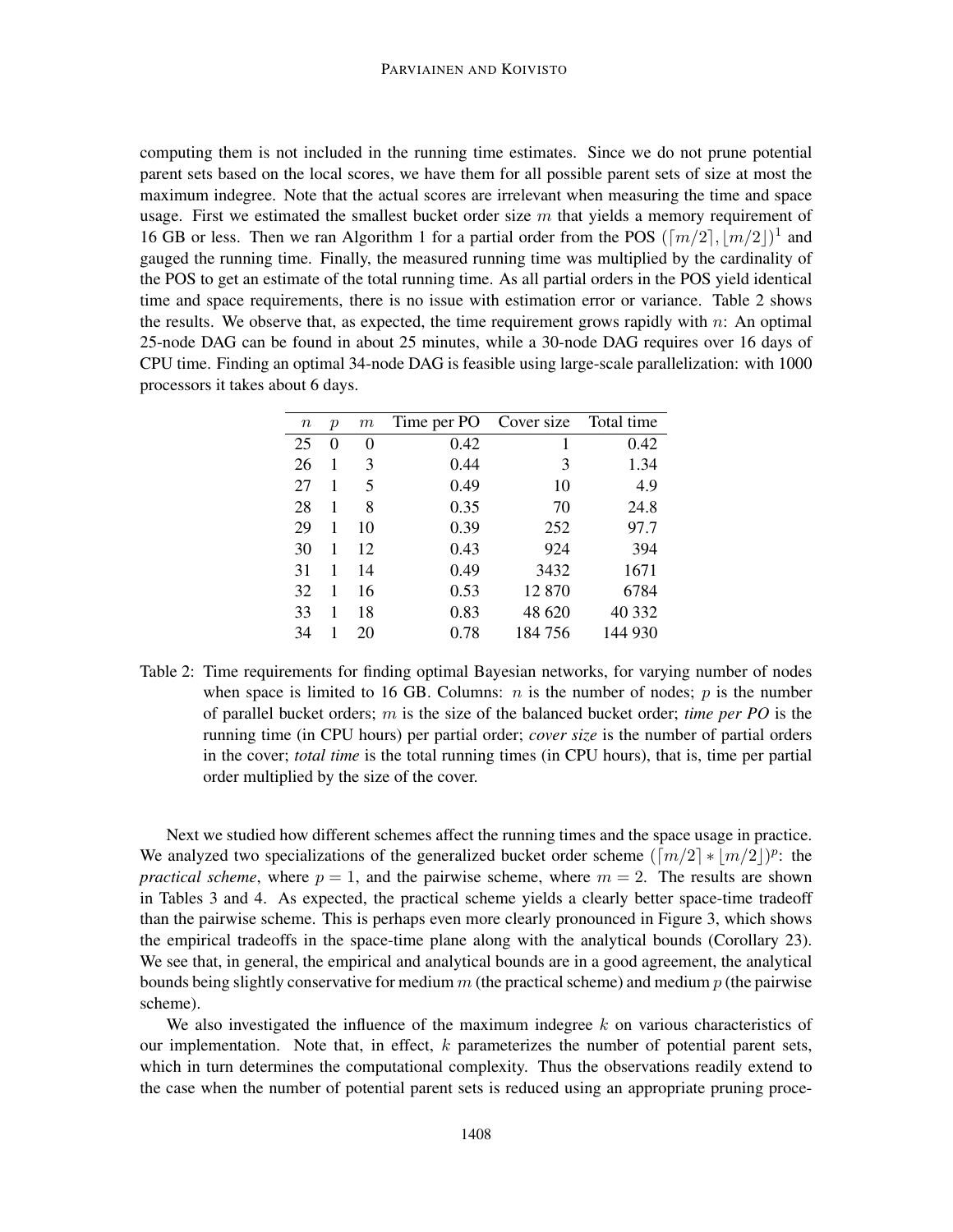| $\,m$ | $\boldsymbol{p}$ | Space | Total time | $\,m$ | $\mathcal{p}$ | Space | Total time |
|-------|------------------|-------|------------|-------|---------------|-------|------------|
| 0     | 0                | 21248 | 1.01       | 14    | 1             | 331   | 32.51      |
| 2     | 1                | 15936 | 1.13       | 15    | 1             | 248   | 43.97      |
| 3     | 1                | 13280 | 1.41       | 16    | 1             | 166   | 64.35      |
| 4     | 1                | 9296  | 1.75       | 17    | 1             | 124   | 87.79      |
| 5     | 1                | 7304  | 2.13       | 18    | 1             | 83    | 129.65     |
| 6     | 1                | 4980  | 2.80       | 19    | 1             | 62    | 171.93     |
| 7     | 1                | 3818  | 3.57       | 20    | 1             | 41    | 256.61     |
| 8     | 1                | 2573  | 4.96       | 21    | 1             | 31    | 342.92     |
| 9     | 1                | 1950  | 6.88       | 22    | 1             | 21    | 489.88     |
| 10    | 1                | 1307  | 9.06       | 23    | 1             | 16    | 638.48     |
| 11    | 1                | 986   | 12.15      | 24    | 1             | 10    | 976.50     |
| 12    | 1                | 659   | 17.43      | 25    | 1             | 8     | 1444.53    |
| 13    | 1                | 495   | 24.31      | 26    | 1             | 5     | 2600.15    |

Table 3: Running times (in CPU hours) and space usage (in MB) of the practical scheme ( $\lceil m/2 \rceil *$  $\lfloor m/2 \rfloor$ <sup>1</sup> with  $2 \le m \le 26$  and  $n = 26$ .

| m                           | $\boldsymbol{p}$            | Space | Total time | $\boldsymbol{m}$            | $\mathcal{D}$ | Space | Total time |
|-----------------------------|-----------------------------|-------|------------|-----------------------------|---------------|-------|------------|
| $\Omega$                    |                             | 21248 | 1.01       | $\overline{c}$              |               | 2836  | 12.79      |
| $\mathcal{D}_{\mathcal{L}}$ |                             | 15936 | 1.13       | $\mathfrak{D}$              | 8             | 2127  | 20.25      |
| 2                           | $\mathcal{D}_{\mathcal{L}}$ | 11952 | 1.48       | $\overline{c}$              | 9             | 1595  | 32.36      |
| $\mathcal{D}_{\mathcal{L}}$ | 3                           | 8964  | 2.09       | $\mathcal{D}_{\mathcal{A}}$ | 10            | 1197  | 51.66      |
| $\mathcal{D}$               | 4                           | 6723  | 3.19       | $\mathcal{D}_{\mathcal{L}}$ | 11            | 897   | 78.96      |
| $\mathcal{D}_{\mathcal{L}}$ | 5                           | 5042  | 4.97       | $\mathfrak{D}$              | 12            | 673   | 126.52     |
|                             | 6                           | 3782  | 7.90       | 2                           | 13            | 505   | 198.88     |

Table 4: Running times (in CPU hours) and space usage (in MB) of the pairwise scheme  $(1 \ast 1)^p$ with  $1 \leq p \leq 13$  and  $n = 26$ .

dure (de Campos and Ji, 2011). We analyzed the scheme  $(10 * 10)^1$  with  $n = 20$  nodes, varying k from 1 to 8. For interpretation of the results, shown in Table 5, it is useful to note that the partial orders in question have 2047 ideals. For comparison, the (worst-case) input size is 1160 for  $k = 3$  and 5036 for  $k = 4$ . So we conclude that the number of ideals dominates the input size precisely when  $k \leq 3$ . Now, recall that the bounds in Corollary 24 guarantee this only for  $k \leq 2$ , indicating that the analytical bounds are not tight but slightly pessimistic. Table 5 shows also, perhaps somewhat surprisingly, that even if the input size for  $k = 5$  is more than 3 times the input size for  $k = 4$ , the total running time less than doubles. This can be explained by the fact that the respective increase in the tail accesses, from 46520 to 160260, does not yet pay off, since the number of computation steps that are not related to the input (nor the maximum indegree) appears to be as large as 358300. For larger k, the running time will grow about linearly with the number of tail accesses.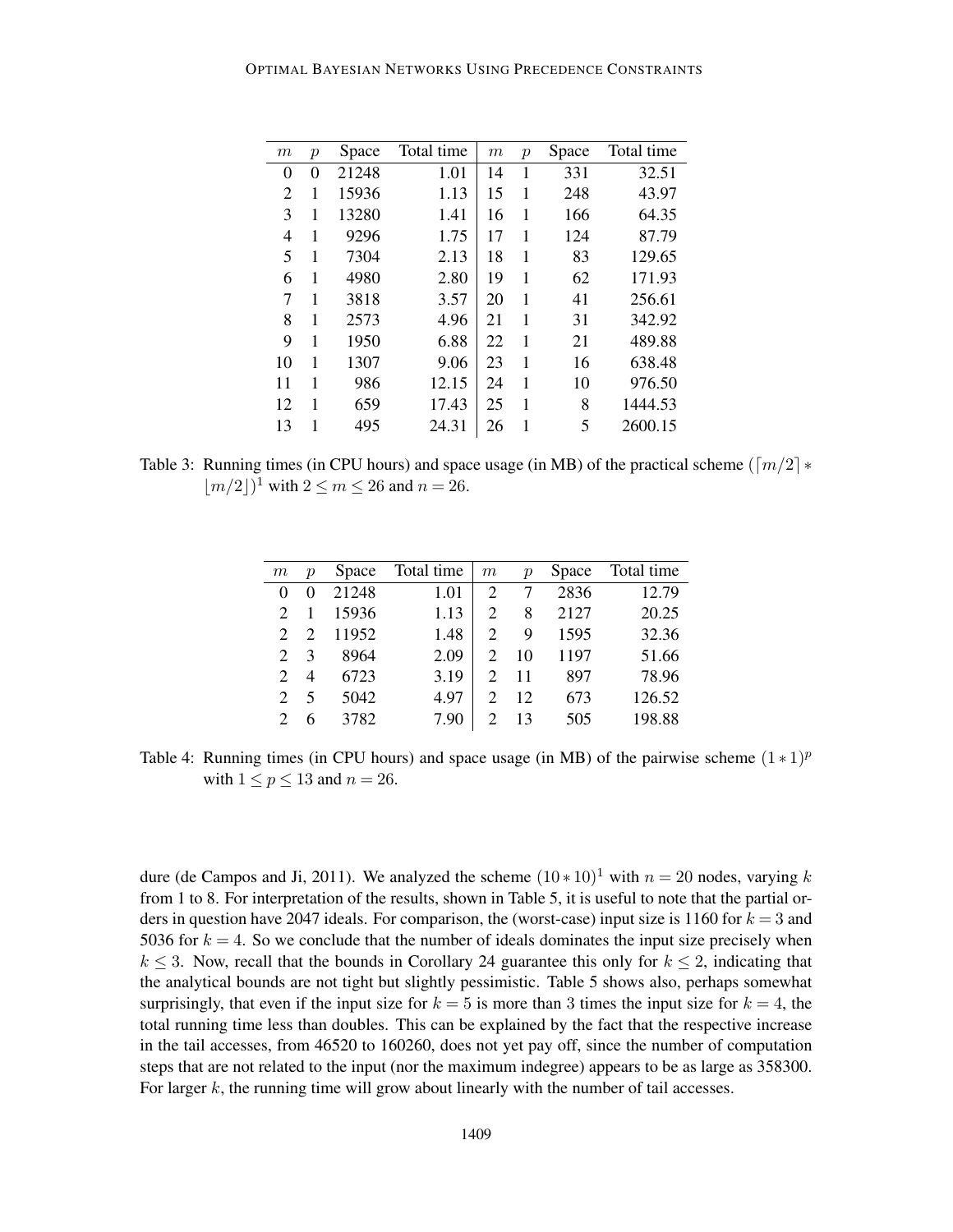

Figure 3: Empirical and analytical time and space requirements of the pairwise scheme and the practical scheme, for  $n = 26$  nodes. The empirical time and space requirements were normalized by dividing them, respectively, by the empirical time and space requirement of the basic dynamic programming algorithm (the case of the trivial order). We took the 26th root of the ratio, multiplied by 2, as the normalized value. The analytical bounds were normalized analogously.

## 7. Discussion

While this work is largely theoretical, it is mainly motivated by practical needs for solving larger problem instances to guaranteed optimum. The presented methods address those needs by two means. First, the algorithms truly decrease the space requirement of existing dynamic programming algorithms, which makes it possible to process larger instances on a typical modern computer with some limited amount of RAM, say 16 GB. Second, the algorithms can be easily and efficiently implemented to run in parallel on practically as many processors as available. As large computer clusters and grid computing with thousands of processing units are becoming more common, we believe the presented schemes bring larger networks to within the reach of exact algorithms.

Figure 4 summarizes the relationship of the time and the space requirement of different schemes presented in this work. Compared to the naive two-bucket scheme, the more general bucket order schemes yield significantly more efficient exchange of time and space resources. Our most efficient schemes enable saving space by practically any factor, specified by the user, at the cost of increasing the runtime by about the same factor. It should be noted, though, that none of the schemes enables saving space without an increase in the runtime. Whether more efficient schemes exist or whether considerable space savings are possible even at no increase in the runtime, is a difficult open ques-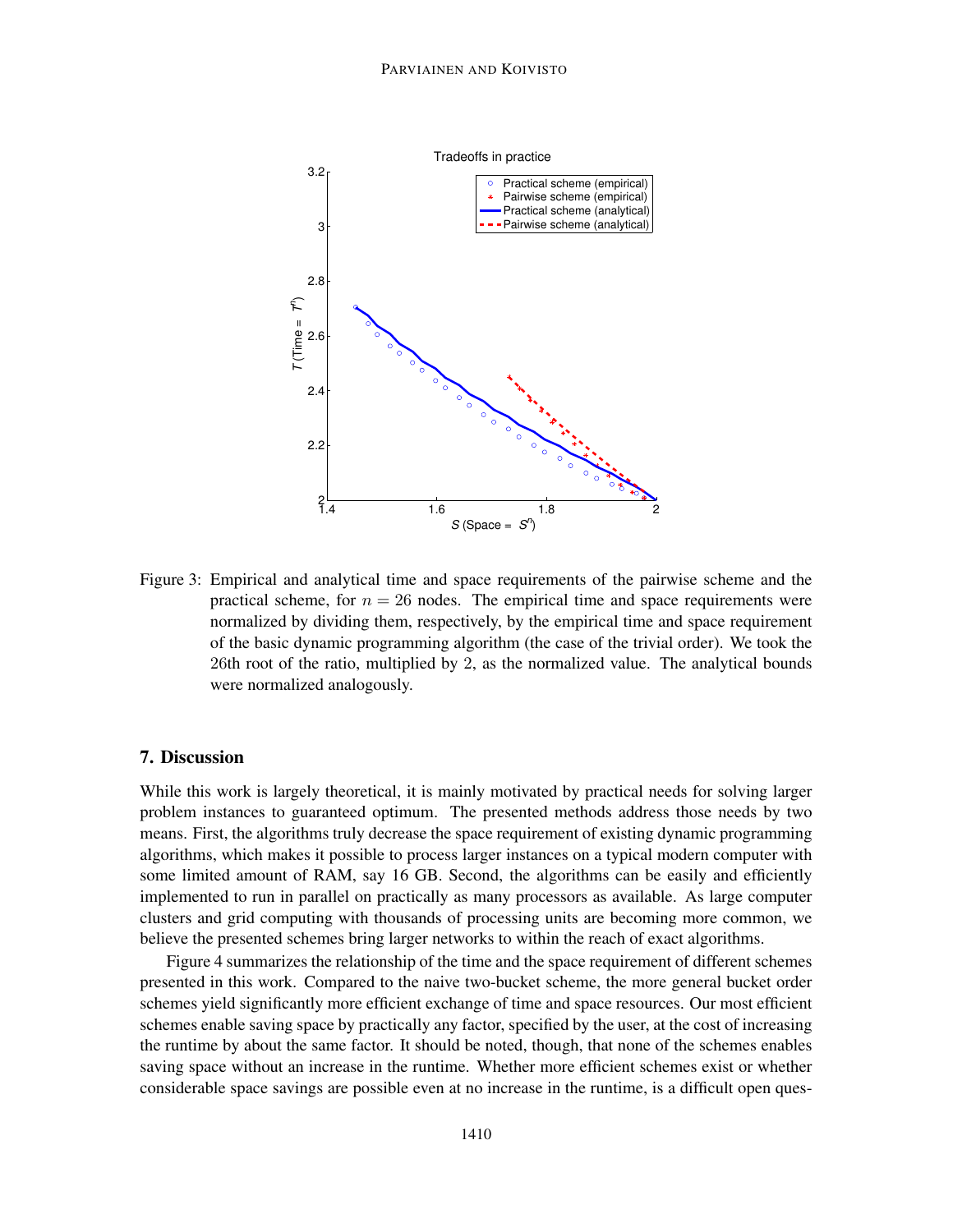## OPTIMAL BAYESIAN NETWORKS USING PRECEDENCE CONSTRAINTS

| $\boldsymbol{k}$ | Input size | Regular accesses | Tail accesses | Total time |
|------------------|------------|------------------|---------------|------------|
| 1                | 20         | 210              | 90            | 2.4        |
| $\overline{2}$   | 191        | 1020             | 1350          | 2.5        |
| 3                | 1160       | 3060             | 9840          | 2.8        |
| 4                | 5036       | 6420             | 46500         | 4.3        |
| 5                | 16664      | 10200            | 160260        | 8.5        |
| 6                | 43796      | 13140            | 429480        | 18.3       |
| 7                | 94184      | 14700            | 932160        | 35.5       |
| 8                | 169766     | 15240            | 1687530       | 60.4       |

Table 5: Characteristics of the practical scheme  $(10*10)^1$  with  $n = 20$  nodes, for varying maximum indegree *k*. Columns: *input size* is the number of parent sets per node; *regular accesses* is the number of accesses to input when the parent set is an ideal; *tail accesses* is the number of accesses to input when the parent set is in the tail of an ideal; *total time* is the running time in hours. Regular and tail accesses are per partial order.



Figure 4: Comparison of time and space requirements of different schemes. The base of the exponential time and space requirement is shown on the vertical and horizontal axis, respectively.

tion. The difficulty is suggested by the fact that, no more efficient schemes are known for the classic traveling salesman problem, a simpler cousin of the BN problem studied here.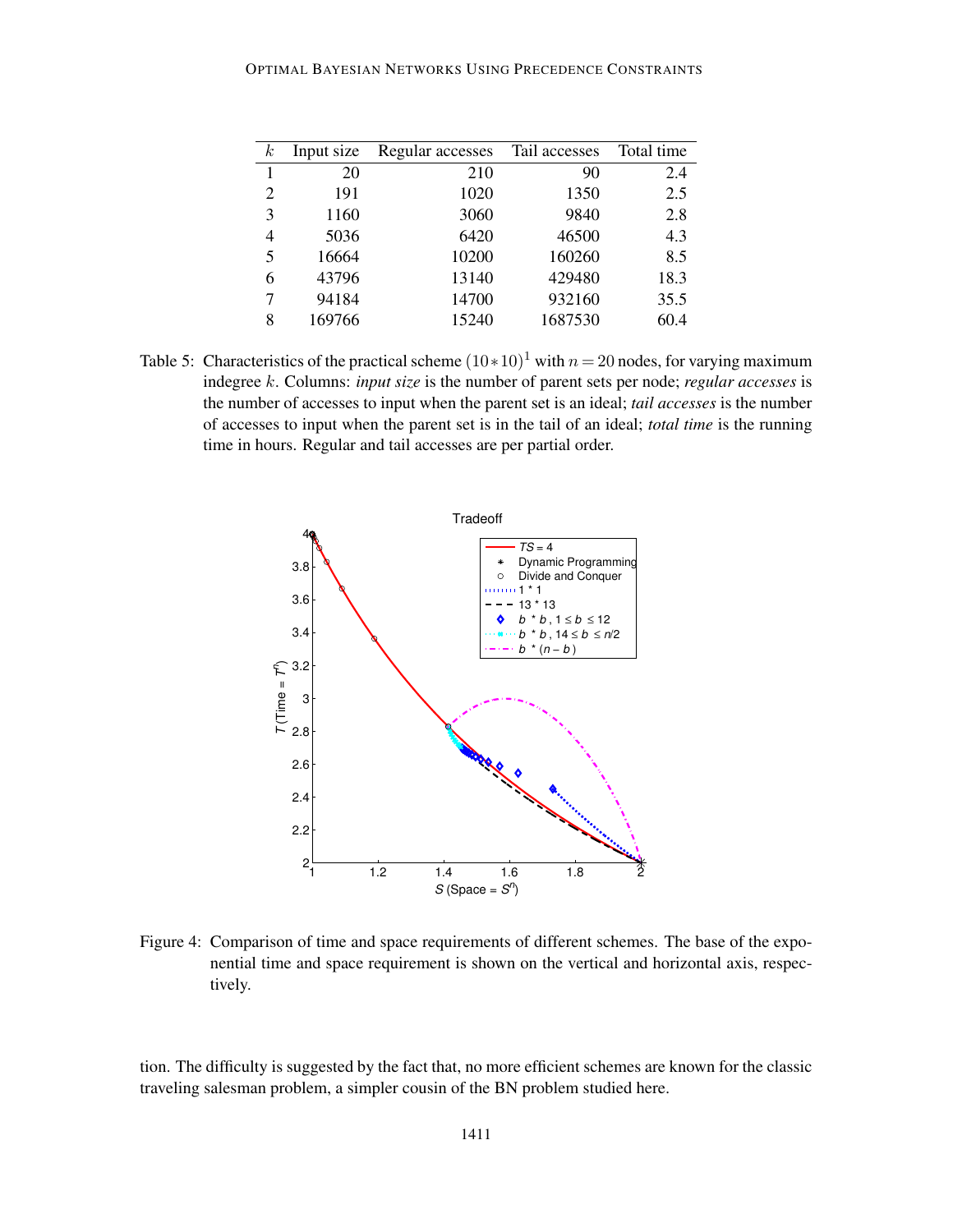#### PARVIAINEN AND KOIVISTO

We presented the results under the assumption that the local scores are given as input and stored in the memory. While this approach sometimes yields an unnecessary large lower bound for the space requirement, we find the assumption both convenient and most relevant for practical implementations. Namely, the number of potential parent sets, particularly after pruning, is typically relatively small compared to the amount of memory available—the bottleneck regarding memory consumption is the number of ideals of the partial orders. From a theoretical point of view, it is, however, interesting to also consider the alternative approach, in which the local scores are always computed anew from given data (in time polynomial in *n*) when needed in the calculations. For example, this approach combined with the divide and conquer scheme yields an algorithm that takes only polynomial space, albeit the runtime is within a polynomial factor to  $8^n$  (with no restrictions on the number of potential parent sets, cf. Corollary 6). It is an intriguing open question whether much faster polynomial-space algorithms exist.

Recently, also other approaches to save space and enhance parallelization have been proposed. Specifically, Malone et al. (2011) and Yuan et al. (2011) present a tighter implementation of the basic DP algorithm and demonstrate moderate space savings (proportional to the squareroot of the number of nodes). Compared to the basic DP algorithm, it enables finding optimal BNs with a couple of more nodes. Tamada et al. (2011) present yet a different approach. They divide the work of the DP algorithm into several subtasks that overlap only little. The subtasks can be solved in parallel, which enables efficient parallelization with a tolerable communication overhead. Compared to our approach, their algorithm has two notable drawbacks, however: First, it has to be run on a supercomputer that enables fast (and synchronized) communication between the processing units, whereas in our approach communication is not an issue. Second, the total amount of memory needed remains large: a 32-node instance was solved using over 800 GB of memory in total (with 256 CPU cores in less than six days) (Tamada et al., 2011).

Whether typical instances met in practice can be solved significantly faster than the present worst-case bounds would suggest, is one of the most central open questions in the research area. There is some hope for an affirmative answer. For an extreme example, consider an instance for which the empty DAG (that is, no arcs) happens to be optimal. That particular instance can be solved by just letting each node take its best-scoring parent set, namely the empty set, with no worries about the acyclicity constraint. This can be done relatively fast if the number of potential parent sets is small, for instance, due to an assumed bound on the number of parents per node. Quite recently, this observation has been taken further using branch-and-bound (de Campos et al., 2009; de Campos and Ji, 2011; Etminani et al., 2010) and linear programming ideas (Jaakkola et al., 2010; Cussens, 2011). The reported results show promising scalability of these methods under some favorable conditions, of which nature has, unfortunately, not yet been satisfactorily characterized. In particular, no worst-case upper bounds for their runtime are known that would be competitive to the bounds of the DP algorithms. What is worse, the methods are known to be unfeasibly slow even for some small benchmark instances that DP algorithms solve in a few minutes. Indeed, an illustrative example is the 19-variable image segmentation data set (from the UCI machine learning repository), on which Cussens's (2011) implementation of the linear programming method does not terminate within two hours, using the BIC scoring that results in a total of 8164 potential parent sets after pruning (B. Malone, personal communication). In comparison, the DP algorithms solve the instance in a few seconds. Note that our schemes further enable solving that instance in very small space, say, using about  $2^{15}$  bytes, by increasing the total runtime by a factor around  $2^{19-15} = 16$ , or by running the algorithm on that many processors in parallel. Nevertheless, the branch-and-bound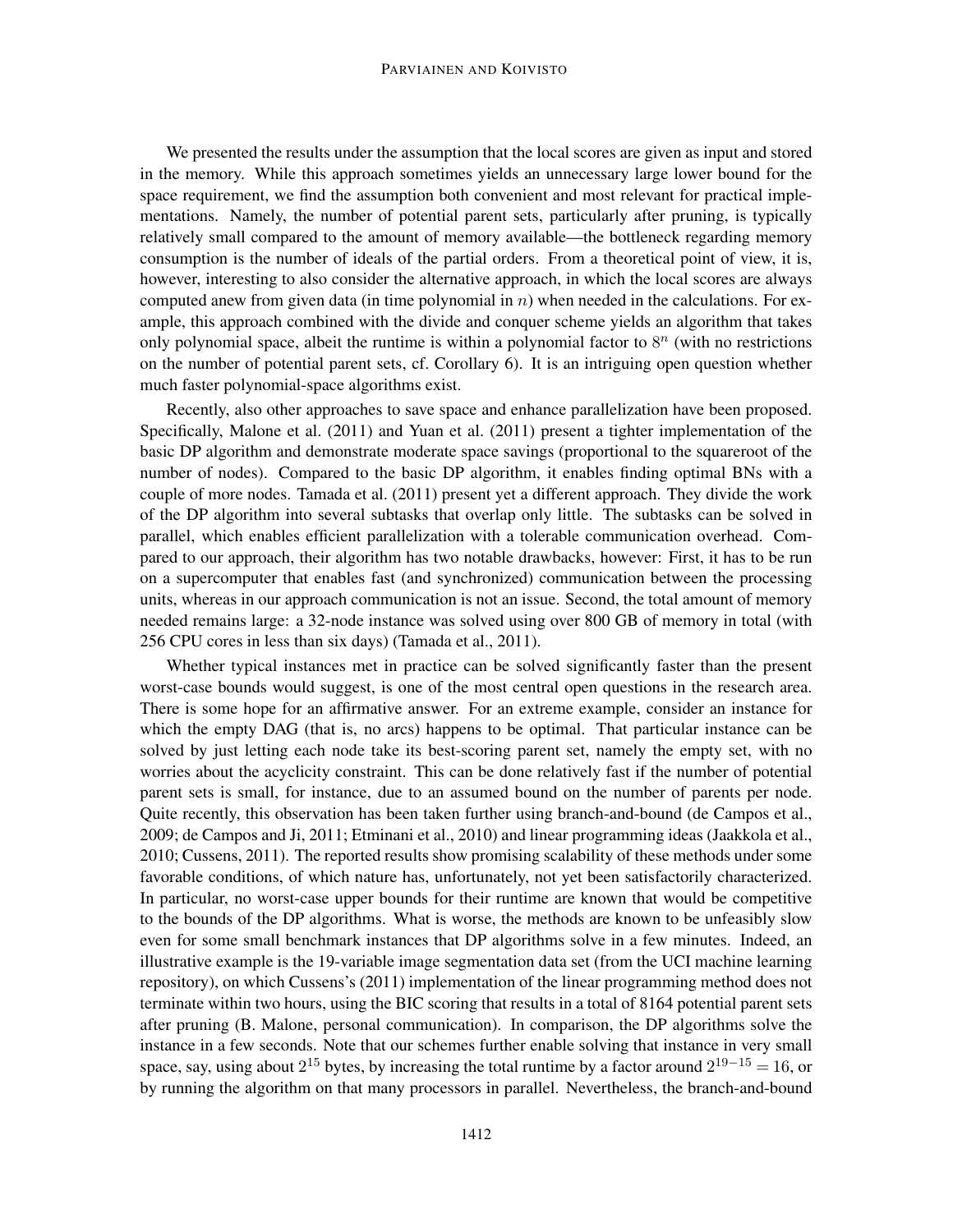and linear programming techniques complement the DP methodology—hybrids between them is a plausible topic of future research.

Finally, it is worth noting that sometimes a "good" partial order of the nodes is actually known to the modeller. By "good" we mean one that encodes prior knowledge about the DAG to be found and that has a relatively small number of ideals. For example, in causal discovery and dynamic Bayesian networks it is quite expected that the precedence order is known for many pairs of nodes. In such a case, one needs to run the presented DP algorithm on just that partial order, thereby using much less time and space than the basic DP algorithm, which essentially cannot exploit given precedence constraints (besides excluding some parent sets for some nodes). In other words, the presented DP algorithm generalizes the basic DP algorithm to fully exploit given precedence constraints, if any.

### Acknowledgments

The authors thank Kustaa Kangas, Petteri Kaski, Brandon Malone, and Teppo Niinimaki for valu- ¨ able discussions. We also thank the anonymous reviewers of earlier versions of the manuscript for concrete suggestions that enabled us to improve the presentation and clarity of this paper substantially. This work was supported in part by the Academy of Finland, grants 125637, 218153, and 255675.

## **References**

- R. Bellman. Dynamic programming treatment of the travelling salesman problem. *Journal of the ACM*, 9(1):61–63, 1962.
- A. Björklund and T. Husfeldt. Exact algorithms for exact satisfiability and number of perfect matchings. *Algorithmica*, 52:226–249, 2008.
- H. L. Bodlaender, F. V. Fomin, A. M. C. A. Koster, D. Kratsch, and D. M. Thilikos. On exact algorithms for treewidth. In *Proceedings of the 14th Annual European Symposium on Algorithms (ESA)*, pages 672–683, 2006.
- H. L. Bodlaender, F. V. Fomin, A. M. C. A. Koster, D. Kratsch, and D. M. Thilikos. A note on exact algorithms for vertex ordering problems on graphs. *Theory of Computing Systems*, 50(3): 420–432, 2012.
- G. Brightwell and P. Winkler. Counting linear extensions. *Order*, 8:225–242, 1991.
- D. M. Chickering. *Learning from Data: Artificial Intelligence and Statistics V*, chapter Learning Bayesian networks is NP-Complete, pages 121–130. Springer-Verlag, 1996.
- D. M. Chickering, D. Heckerman, and C. Meek. Large-sample learning of Bayesian networks is NP-hard. *Journal of Machine Learning Research*, 5:1287–1330, 2004.
- H. Chockler and J. Y. Halpern. Responsibility and blame: A structural-model approach. *Journal of Artificial Intelligence Research*, 22:93–115, 2004.
- G. F. Cooper and E. Herskovits. A Bayesian method for the induction of probabilistic networks from data. *Machine Learning*, 9(4):309–347, 1992.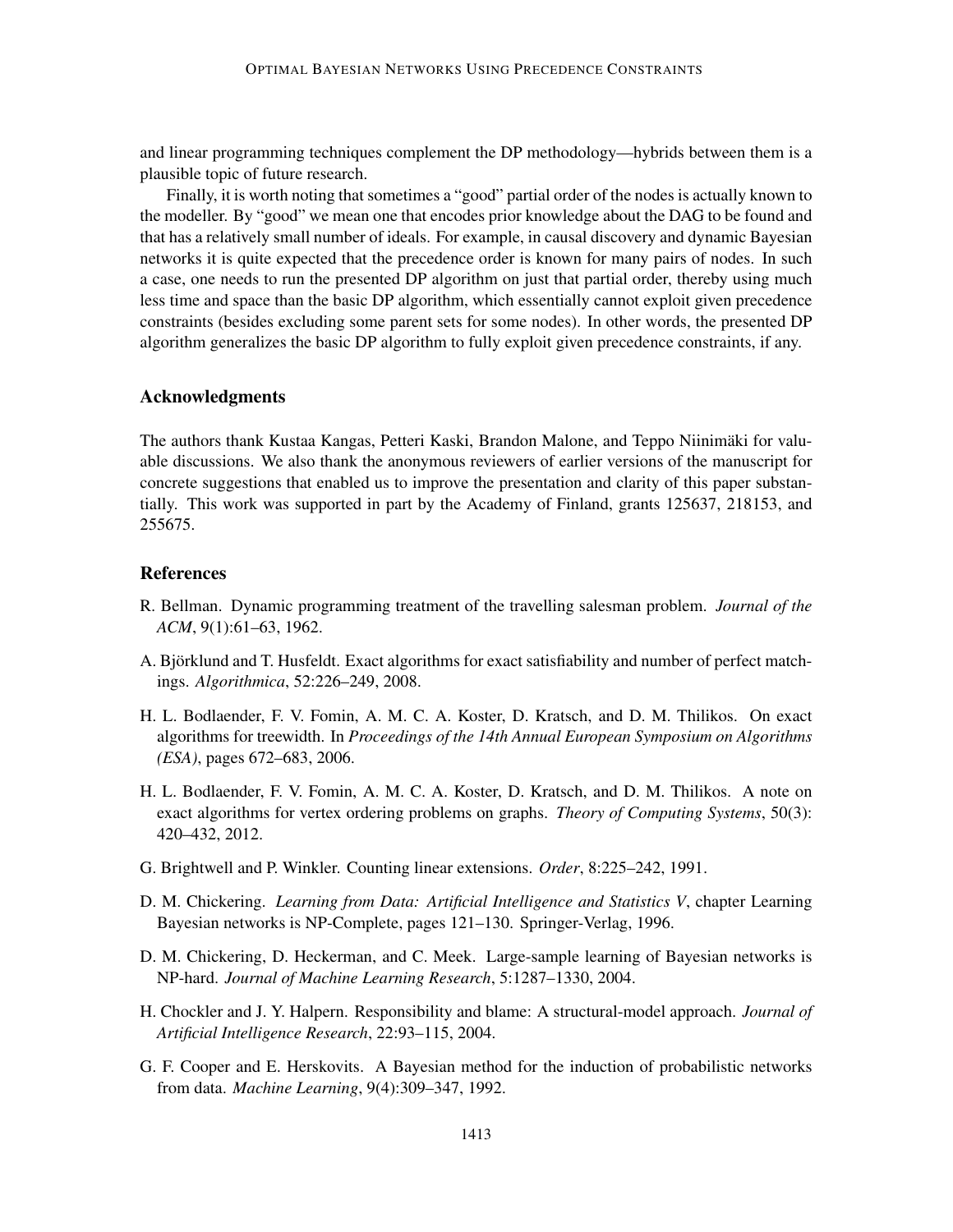- J. Cussens. Bayesian network learning with cutting planes. In *Proceedings of the 27th Conference on Uncertainty in Artificial Intelligence (UAI)*, pages 153–160, 2011.
- B. A. Davey and H. A. Priestley. *Introduction to Lattices and Order*. Cambridge University Press, 2003.
- C. P. de Campos and Q. Ji. Efficient structure learning of Bayesian networks using constraints. *Journal of Machine Learning Research*, 12:663–689, 2011.
- C. P. de Campos, Z. Zeng, and Q. Ji. Structure learning of Bayesian networks using constraints. In *Proceedings of the 26th International Conference on Machine Learning (ICML)*, pages 113–120, 2009.
- L. M. de Campos. A scoring function for learning Bayesian networks based on mutual information and conditional independence tests. *Journal of Machine Learning Research*, 7:2149–2187, 2006.
- K. Etminani, M. Naghibzadeh, and A. R. Razavi. Globally optimal structure learning of Bayesian networks from data. In *Proceedings of the 20th International Conference on Artificial Neural Networks (ICANN)*, pages 101–106, 2010.
- J. Flum and M. Grohe. *Parametrized Complexity Theory*. Springer, 2006.
- Y. Gurevich and S. Shelah. Expected computation time for Hamiltonian path problem. *SIAM Journal of Computation*, 16(3):486–502, 1987.
- D. Heckerman, D. Geiger, and D. M. Chickering. Learning Bayesian networks: The combination of knowledge and statistical data. *Machine Learning*, 20(3):197–243, 1995.
- M. Held and R. M. Karp. A dynamic programming approach to sequencing problem. *Journal of the Society for Industrial and Applied Mathematics*, 10(1):196–210, 1962.
- T. Jaakkola, D. Sontag, A. Globerson, and M. Meila. Learning Bayesian network structure using LP relaxations. In *Proceedings of the 13th International Conference on Artificial Intelligence and Statistics (AISTATS)*, JMLR: W&CP, pages 358–365, 2010.
- M. Koivisto. Parent assignment is hard for the MDL, AIC, and NML costs. In *Proceedings of the 19th Annual Conference on Learning Theory (COLT)*, pages 289–303, 2006.
- M. Koivisto and P. Parviainen. A space–time tradeoff for permutation problems. In *Proceedings of the 21st Annual ACM-SIAM Symposium on Discrete Algorithms (SODA)*, pages 484–492, 2010.
- M. Koivisto and K. Sood. Exact Bayesian structure discovery in Bayesian networks. *Journal of Machine Learning Research*, 5:549–573, 2004.
- B. Malone, C. Yuan, E. A. Hansen, and S. Bridges. Improving the scalability of optimal Bayesian network learning with external-memory frontier breadth-first branch and bound search. In *Proceedings of the 27th Conference on Uncertainty in Artificial Intelligence (UAI)*, pages 479–488, 2011.
- S. Ott and S. Miyano. Finding optimal gene networks using biological constraints. *Genome Informatics*, 14:124–133, 2003.